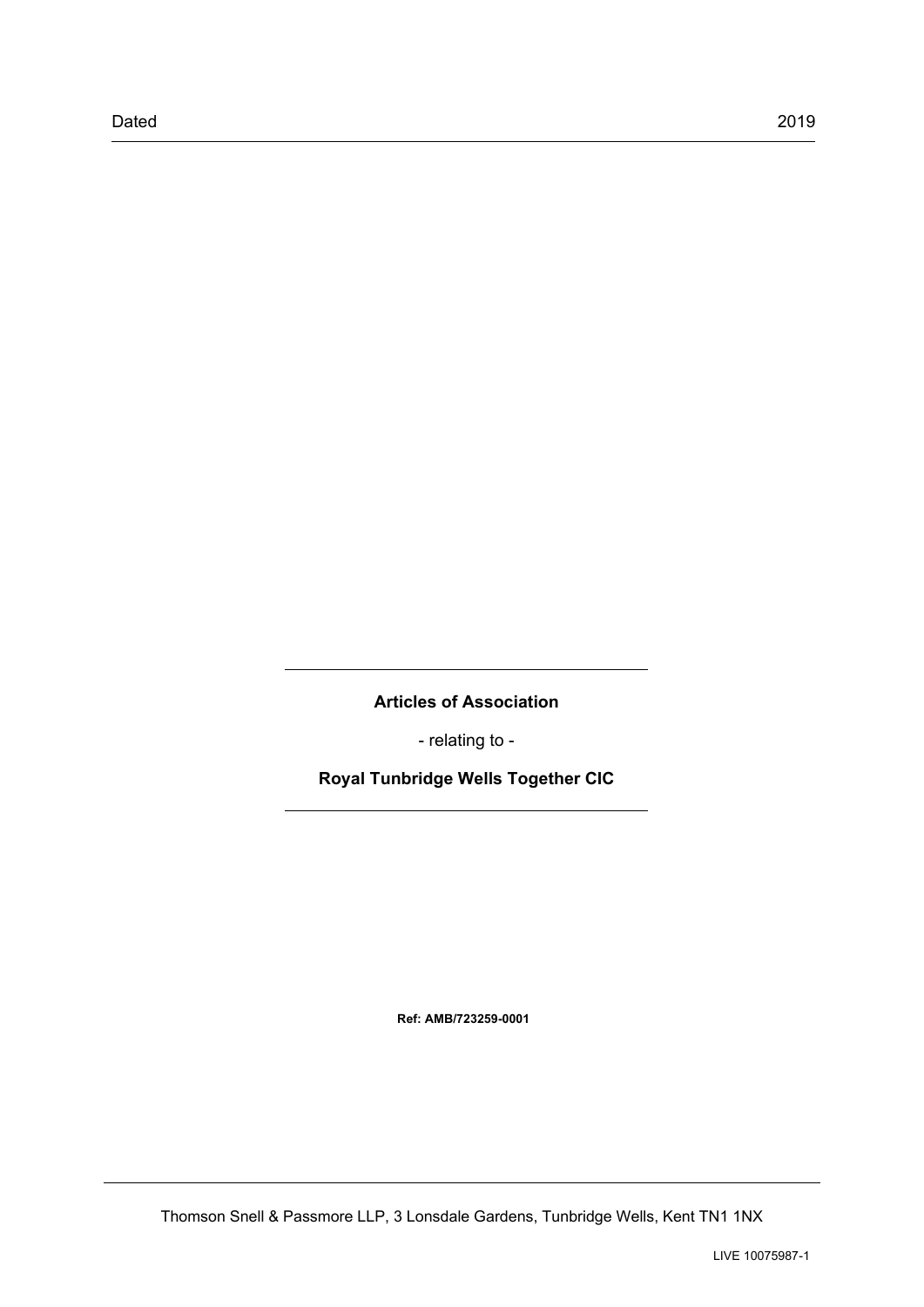# **INDEX TO THE ARTICLES**

| 1.  | Defined Terms and Rules of Interpretation            | 1                                     |
|-----|------------------------------------------------------|---------------------------------------|
| 2.  | <b>Community Interest Company</b>                    | $\mathbf{1}$                          |
| 3.  | <b>Asset Lock</b>                                    | $\mathbf 1$                           |
| 4.  | Not for profit                                       | $\mathbf 1$                           |
| 5.  | <b>Purpose and Objects</b>                           | $\frac{2}{2}$                         |
| 6.  | Powers                                               |                                       |
| 7.  | Liability of members                                 | $\frac{2}{3}$                         |
| 8.  | Funding of the Company                               |                                       |
| 9.  | Directors' general authority                         | 3                                     |
| 10. | Responsibilities of the Directors                    | 3                                     |
| 11. | Members' reserve power                               | $\overline{\mathbf{4}}$               |
| 12. | Chair                                                | $\overline{4}$                        |
| 13. | Directors may delegate                               | $\overline{\mathcal{L}}$              |
| 14. | Committees                                           | $\frac{5}{5}$                         |
| 15. | Directors to take decisions collectively             |                                       |
| 16. | Calling a Directors' meeting                         | $\begin{array}{c} 5 \\ 6 \end{array}$ |
| 17. | Participation in Directors' meetings                 |                                       |
| 18. | Quorum for Directors' meetings                       | $\,6$                                 |
| 19. | Chairing of Directors' meetings                      | $\begin{array}{c} 6 \\ 7 \end{array}$ |
| 20. | Decision making at a meeting                         |                                       |
| 21. | Decisions without a meeting                          | $\frac{7}{7}$                         |
| 22. | Conflicts of interest                                |                                       |
| 23. | Directors' power to authorise a conflict of interest | $\boldsymbol{8}$                      |
| 24. | Register of Directors' interests                     | $\boldsymbol{8}$                      |
| 25. | <b>Constitution of the Board</b>                     | 9                                     |
| 26. | Methods of appointing directors                      | 9                                     |
| 27. | Termination of Director's appointment                | 11                                    |
| 28. | <b>Alternate Directors</b>                           | 12                                    |
| 29. | Directors' remuneration                              | 13                                    |
| 30. | Directors' expenses                                  | 14                                    |
| 31. | <b>Continuing Members</b>                            | 14                                    |
| 32. | Becoming a member                                    | 14                                    |
| 33. | <b>Local Authority Persons</b>                       | 15                                    |
| 34. | <b>Authorised Representatives</b>                    | 15                                    |
| 35. | Termination of membership                            | 16                                    |
| 36. | General meetings                                     | 17                                    |
| 37. | <b>Annual General Meetings</b>                       | 17                                    |
| 38. | Length of notice                                     | 17                                    |
| 39. | Contents of notice                                   | 18                                    |
| 40. | Service of notice                                    | 18                                    |
| 41. | Attendance and speaking at general meetings          | 18                                    |
| 42. | Quorum for general meetings                          | 18                                    |
| 43. | Chairing general meetings                            | 19                                    |
| 44. | Attendance and speaking by Directors and non-members | 19                                    |
| 45. | Adjournment                                          | 19                                    |
| 46. | Voting: general                                      | 20                                    |
| 47. | Votes                                                | 20                                    |
| 48. | Poll votes                                           | 21                                    |
| 49. | Errors and disputes                                  | 21                                    |
| 50. | Content of proxy notices                             | 21                                    |
| 51. | Delivery of proxy notices                            | 22                                    |
| 52. | Amendments to resolutions                            | 22                                    |
| 53. | <b>Written resolutions</b>                           | 23                                    |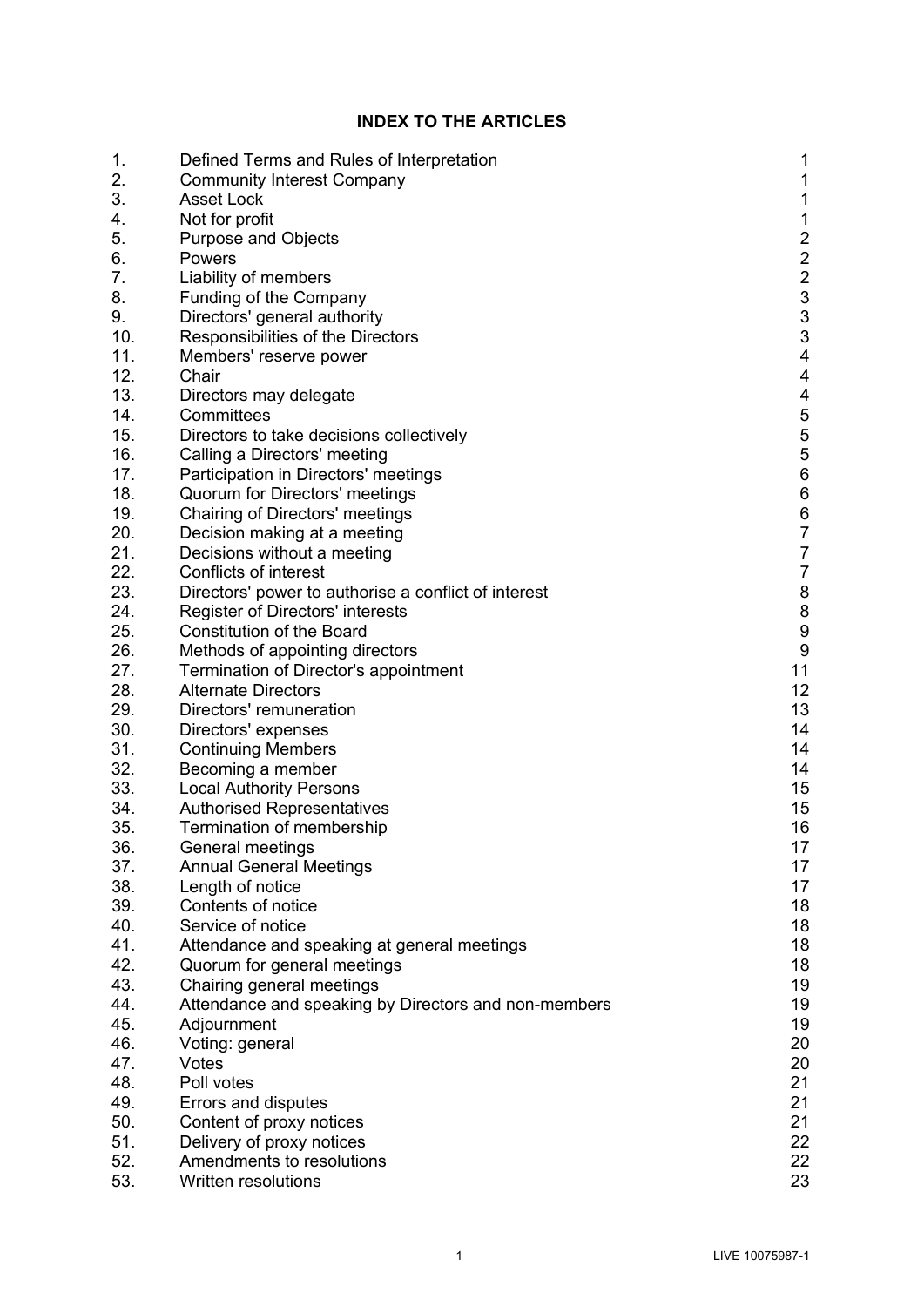| 54.      | Means of communication to be used | 24 |
|----------|-----------------------------------|----|
| 55.      | <b>Irregularities</b>             | 24 |
| 56.      | <b>Minutes</b>                    | 24 |
| 57.      | Records and accounts              | 25 |
| 58.      | Indemnity                         | 25 |
| 59.      | Insurance                         | 25 |
| 60.      | Exclusion of model articles       | 26 |
| Schedule | Defined Terms and Interpretation  | 27 |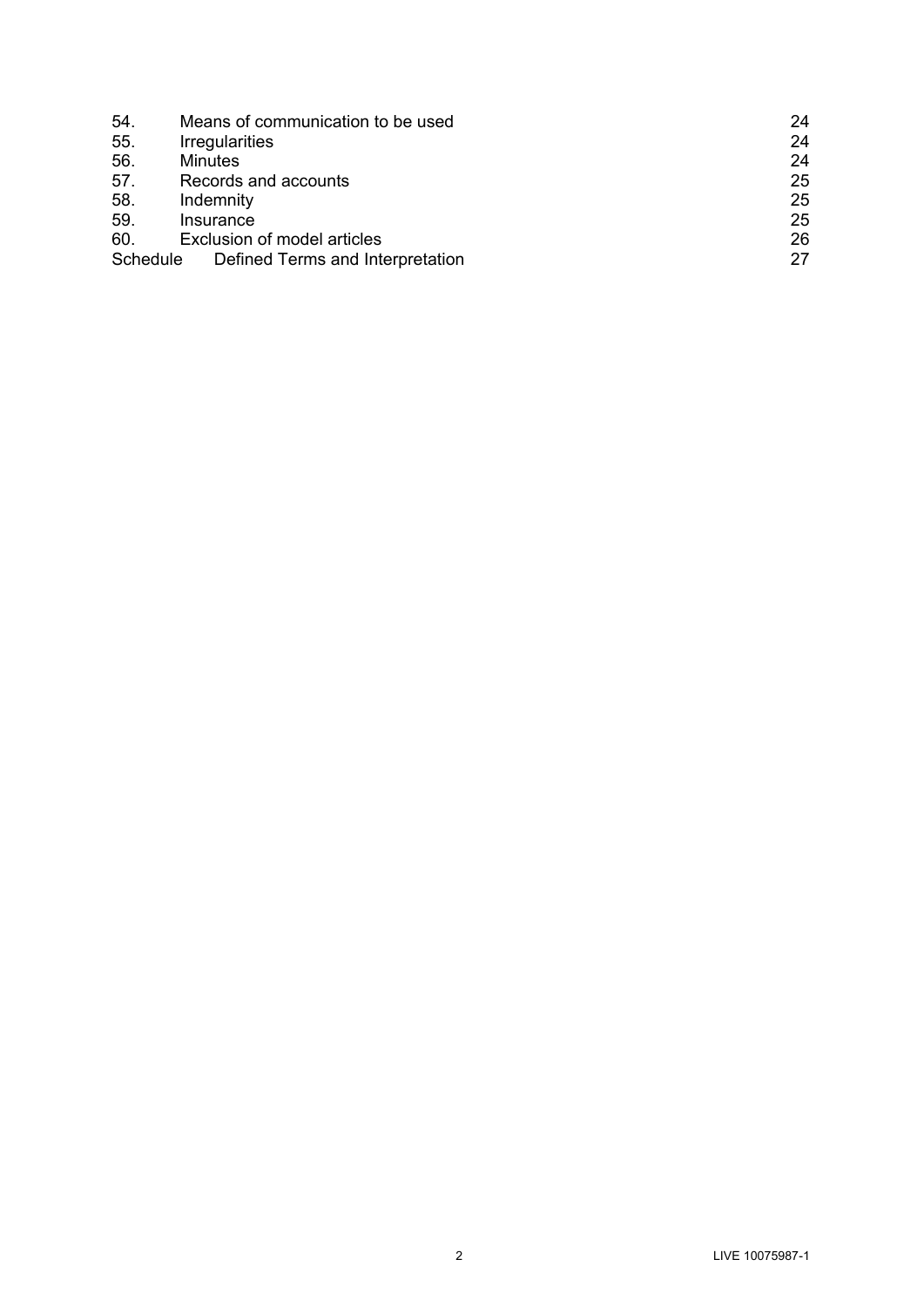# **The Companies Act 2006**

# **Articles of Association**

**Of**

# **Royal Tunbridge Wells Together C.I.C.**

# **INTERPRETATION**

## 1. **Defined Terms and Rules of Interpretation**

The interpretation of these Articles is governed by the provisions set out in the Schedule at end of these Articles.

## **COMMUNITY AND INTEREST COMPANY AND ASSET LOCK**

## 2. **Community Interest Company**

The Company is to be a community interest company.

## 3. **Asset Lock**

- <span id="page-3-1"></span>3.1 The Company shall not transfer any of its assets other than for full consideration.
- 3.2 Provided the conditions in a*rticle [3.3](#page-3-0)* are satisfied, a*rticle [3.1](#page-3-1)* shall not apply to:
	- 3.2.1 the transfer of assets to any asset-locked body with the consent of the Regulator; or
	- 3.2.2 the transfer of assets made for the benefit of the community other than by way of a transfer of assets into an asset-locked body.
- <span id="page-3-0"></span>3.3 The conditions are that the transfer of assets must comply with any restrictions on the transfer of assets for less than full consideration which may be set out elsewhere in the Memorandum and Articles of the Company.
- 3.4 If:
	- 3.4.1 the Company is wound up under the Insolvency Act 1986; and
	- 3.4.2 all its liabilities have been satisfied

any residual assets shall be given or transferred to an asset-locked body with objects that are for the benefit of the community and similar to those of the Company.

## 4. **Not for profit**

The Company is not established or conducted for private gain: any surplus or assets are used principally for the benefit of the community.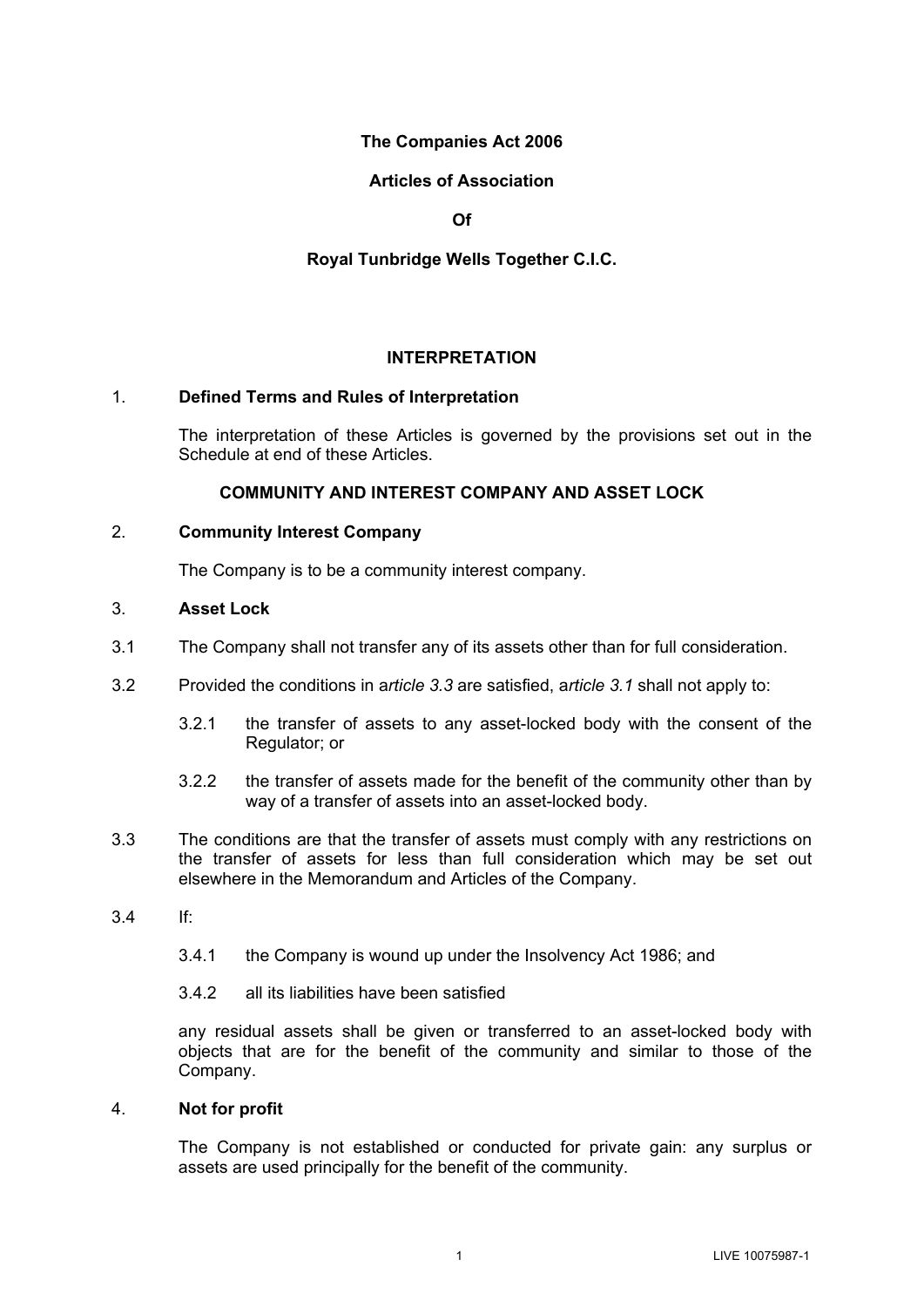## **PURPOSE, OBJECTS, POWERS AND LIMITATION OF LIABILITY**

## <span id="page-4-0"></span>5. **Purpose and Objects**

- <span id="page-4-1"></span>5.1 The Company's purpose is to deliver the commitments of the BID Proposal and to do such things as are required to operate a Business Improvement District in Royal Tunbridge Wells as detailed in the Local Government Act 2003 and the BID Regulations (in so far as their provisions apply to the Company).
- 5.2 The objects of the Company are to carry on activities which benefit the business community of Royal Tunbridge Wells and in particular (without limitation) to:
	- 5.2.1 promote Royal Tunbridge Wells as a thriving regional and national commercial centre and visitor destination;
	- 5.2.2 encourage, promote, manage and own assets and services for the benefit of the users of Royal Tunbridge Wells including commercial and industrial users, their customers and visitors to the town;
	- 5.2.3 promote co-operation between the various business sectors operating within, and using, the town centre;
	- 5.2.4 collect and circulate statistics and information of all kinds;
	- 5.2.5 publish, print and distribute such guides, brochures, books, leaflets and advertising literature as may be beneficial or advantageous to any or all of the objects of the Company;
	- 5.2.6 provide, encourage and promote facilities and services, including the provision of Christmas lights, public benches, public art, lighting generally, street cleaning, the planning of flowers, bushes and trees and car parking facilities and to organise and operate any such transport policy as may be considered expedient;
	- 5.2.7 undertake, sponsor or subsidise any cultural, educational, sporting or promotional events, performances or exhibitions;
	- 5.2.8 grant donations ; and
	- 5.2.9 undertake any other activity or service which may be considered from time to time beneficial or conductive to all or any of the objects of the Company.

## 6. **Powers**

To further its objects the Company may do all such lawful things as may further the Company's objects and, in particular, but, without limitation, may borrow or raise and secure the payment of money for any purpose including for the purposes of investment or of raising funds.

## 7. **Liability of members**

7.1 The liability of each member is limited to  $£1$ , being the amount that each member undertakes to contribute to the assets of the Company in the event of its being wound up while he or she is a member or within one year after he or she ceases to be a member, for: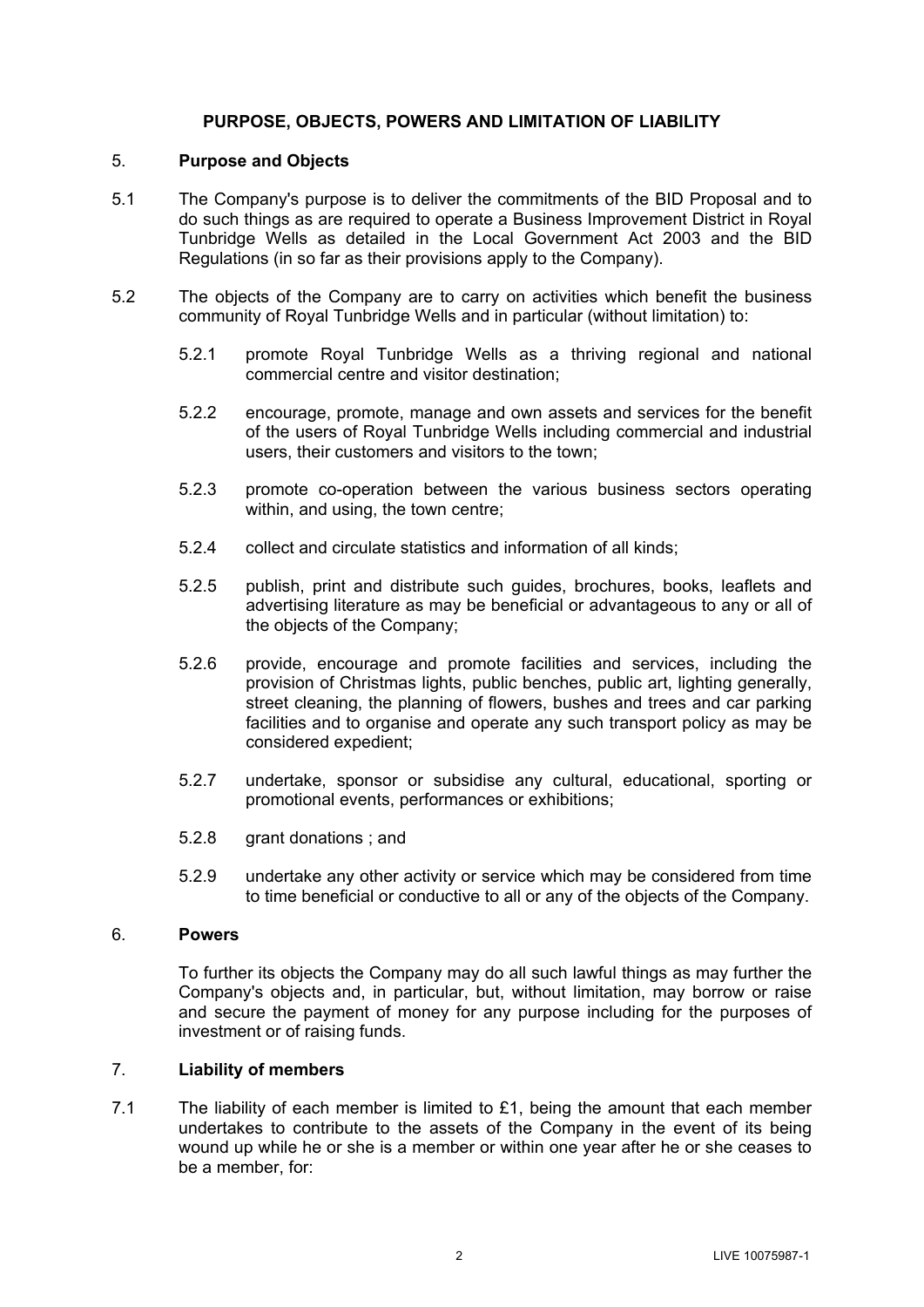- 7.1.1 payment of the Company's debts and liabilities contracted before he or she ceases to be a member;
- 7.1.2 payment of the costs, charges and expenses of winding up; and
- 7.1.3 adjustment of the rights of the contributories among themselves.

## **FUNDING**

## 8. **Funding of the Company**

- 8.1 The Company shall be principally funded by the BID Levy.
- 8.2 The Borough Council shall be responsible for the collection of the BID Levy from the BID Levy Payers.
- 8.3 The Company shall seek and secure such other sources of income as are required to ensure the promotion of the objects and fulfilment of the purpose set out in *article [5.](#page-4-0)*

# **DIRECTORS**

# **DIRECTORS' POWERS AND RESPONSIBILITIES**

## <span id="page-5-0"></span>9. **Directors' general authority**

Subject to these Articles, the Directors are responsible for the management of the Company's business, for which purpose they may exercise all the powers of the Company.

## 10. **Responsibilities of the Directors**

- 10.1 Without prejudice to the generality of *article [9](#page-5-0)* the Directors shall review and make decisions on:
	- 10.1.1 the manner of the Company's decision making and the associated protocols to be followed in making, implementing and assessing the outcomes from decisions;
	- 10.1.2 the documented plans of the Company in advancing its purpose, as stated in *article [5.1](#page-4-1)* above, including the costs and benefits envisaged for BID Levy Payers;
	- 10.1.3 the progress and outcomes of initiatives undertaken;
	- 10.1.4 the finances of the Company, in particular its income, outgoings and any commitments made at meetings of the Board;
	- 10.1.5 applications by prospective members and Directors;
	- 10.1.6 the appointment of management and staff (who shall have documented role descriptions as agreed by the Board), suppliers, agents and contractors to the Company;
	- 10.1.7 the remit of the Company's activities with respect to other organisations including the Local Authority;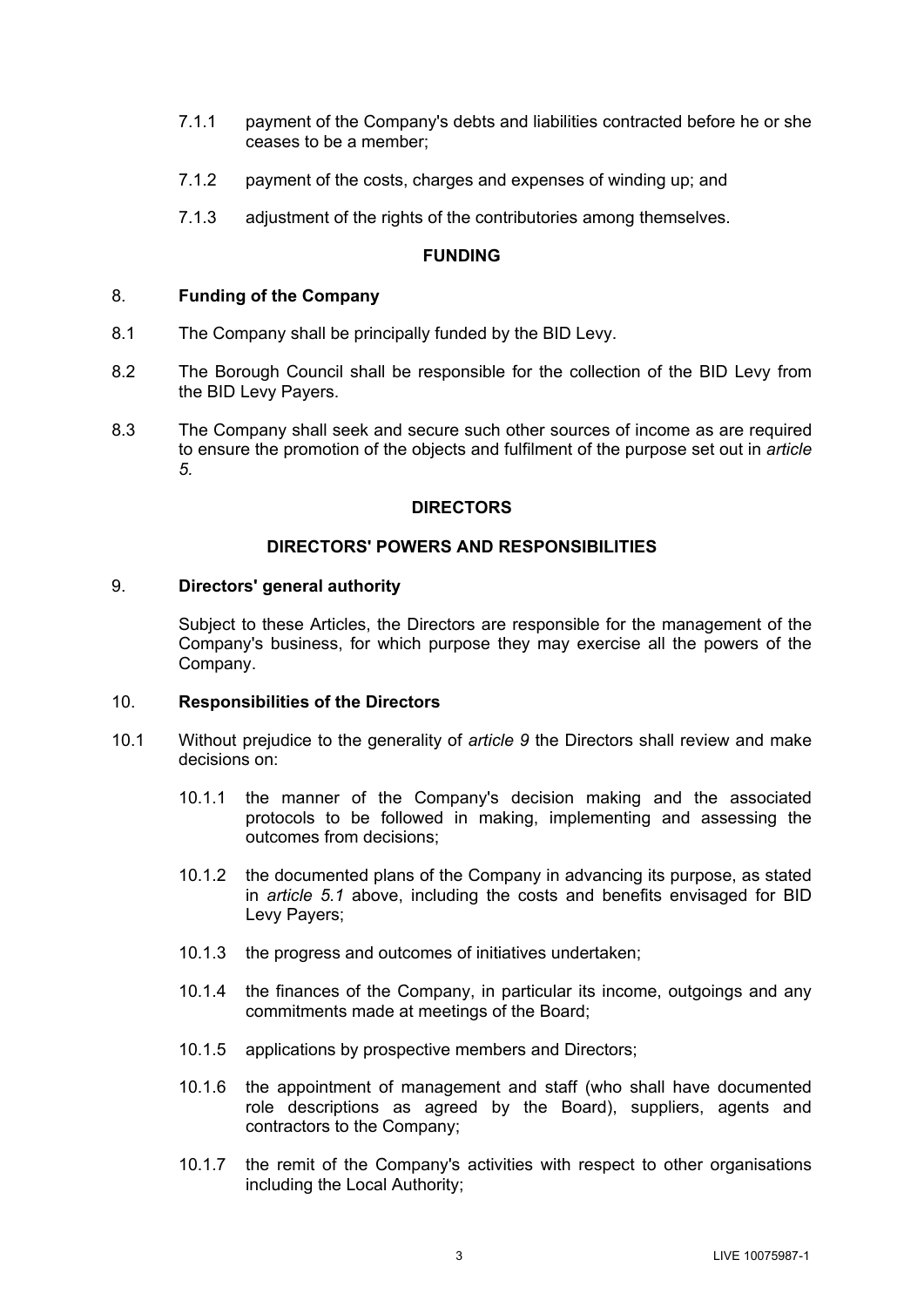- 10.1.8 risks to the Company in fulfilling its purpose; and
- 10.1.9 such other matters as the Board may decide.
- 10.2 The Directors shall:
	- 10.2.1 ensure that an accurate and timely set of accounts is prepared annually and submitted to the Registrar of Companies and, once approved by the Board, those annual accounts shall be made available to the members on request;
	- 10.2.2 carry out an annual review of the Company's project and service activities (**Annual Review**) to assess the benefits to BID Levy Payers and ensure that a written performance report is prepared detailing what the Company has achieved in the period covered by the accounts and present the same at the AGM; and
	- 10.2.3 produce a documented plan of future Company activities, including an annual delivery plan, to be presented at the AGM (**Annual Plan**).

## 11. **Members' reserve power**

- 11.1 The members may, by special resolution, direct the Directors to take, or refrain from taking, specific action.
- 11.2 No such special resolution invalidates anything which the Directors have done before the passing of the resolution.
- 11.3 The following decisions of the Company shall be taken by special resolution of the members:
	- 11.3.1 adopting new or amended articles of association of the Company; and
	- 11.3.2 winding up the Company.

## <span id="page-6-0"></span>12. **Chair**

- 12.1 The Directors shall by a decision of the Directors appoint one of their number, provided he or she is not a Local Authority Person, to be the chair of the Board (the **Chair**) for such term of office as they determine.
- 12.2 The Directors shall by a decision of the Directors appoint one of their number, provided he or she is not a Local Authority Person, to be the vice-chair of the Board (**Vice-chair**) to assume the responsibilities of the Chair if:
	- 12.2.1 the Chair is unwilling to chair a Directors' meeting; or
	- 12.2.2 the Chair is not participating in a Directors' meeting within ten minutes of the time at which it was to start.
- 12.3 The Board may terminate the Chair or Vice-chair's appointment at any time.

## 13. **Directors may delegate**

13.1 Subject to the Articles, the Directors may delegate any of the powers which are conferred on them under the Articles: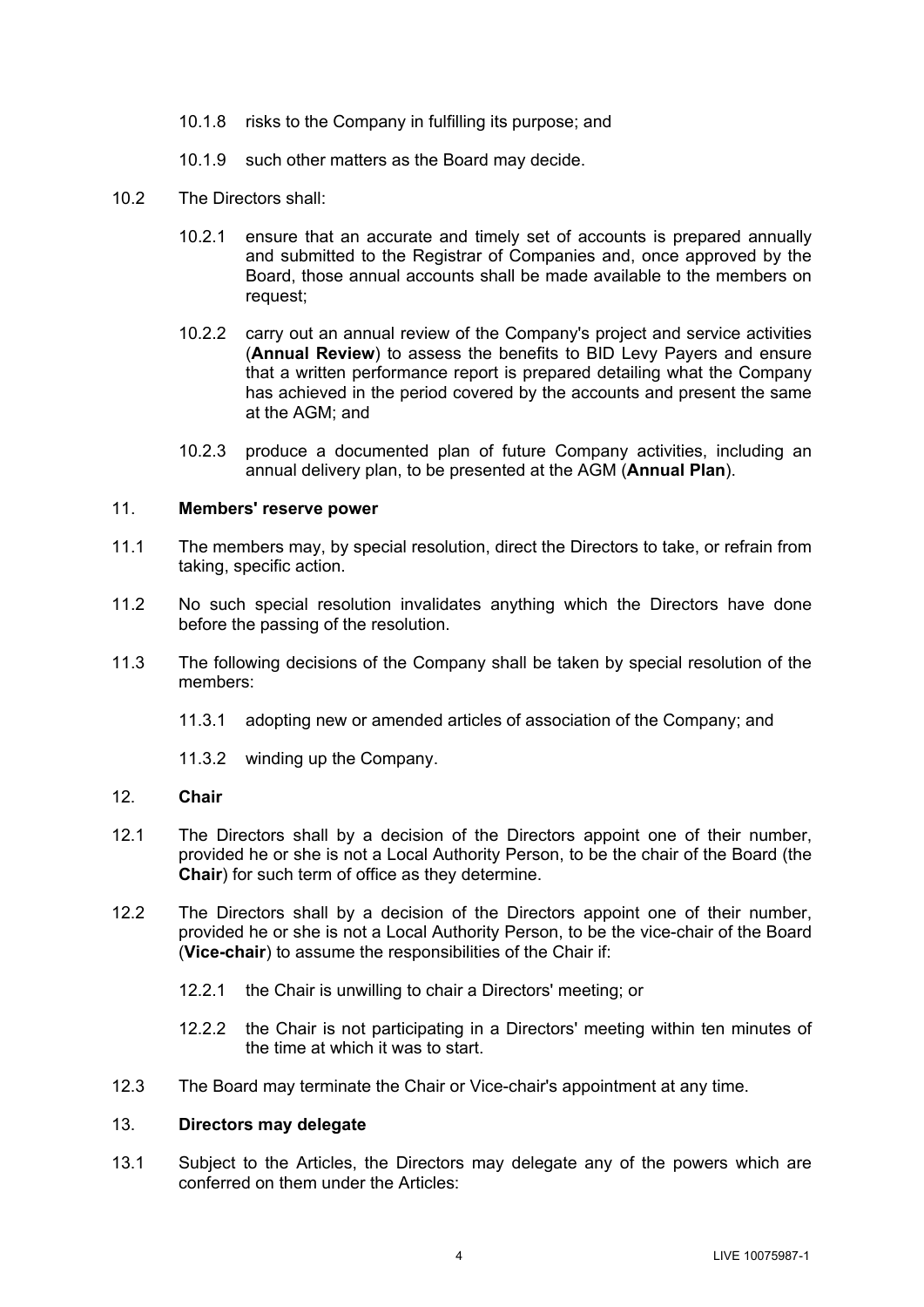- 13.1.1 to such person or committee;
- 13.1.2 by such means (including by power of attorney);
- 13.1.3 to such an extent;
- 13.1.4 in relation to such matters or territories; and
- 13.1.5 on such terms and conditions;

as they think fit.

- 13.2 If the Directors so specify, any such delegation may authorise further delegation of the Directors' powers by any person to whom they are delegated.
- 13.3 The Directors may revoke any delegation in whole or part, or alter its terms and conditions.

## 14. **Committees**

- 14.1 Committees to which the Directors delegate any of their powers must follow procedures which are based as far as they are applicable on those provisions of the Articles which govern the taking of decisions by Directors.
- 14.2 The Directors may make rules of procedure for all or any committees, which prevail over rules derived from the Articles if they are not consistent with them.

# **DECISION-MAKING BY DIRECTORS**

## 15. **Directors to take decisions collectively**

Any decision of the Directors must be either a majority decision at a meeting or a decision taken in accordance with *article [21](#page-9-0)*.

# 16. **Calling a Directors' meeting**

- 16.1 Any Director may (and the Secretary, if any, must at the request of a Director) call a Directors' meeting.
- 16.2 Directors' meetings shall take place at least once every quarter of the calendar year.
- 16.3 A Directors' meeting must be called by at least seven Clear Days' notice unless either:
	- 16.3.1 all the Directors agree; or
	- 16.3.2 urgent circumstances require shorter notice.
- 16.4 Notice of Directors' meetings must be given to each Director.
- 16.5 Every notice calling a Directors' meeting must specify:
	- 16.5.1 the place, day and time of the meeting; and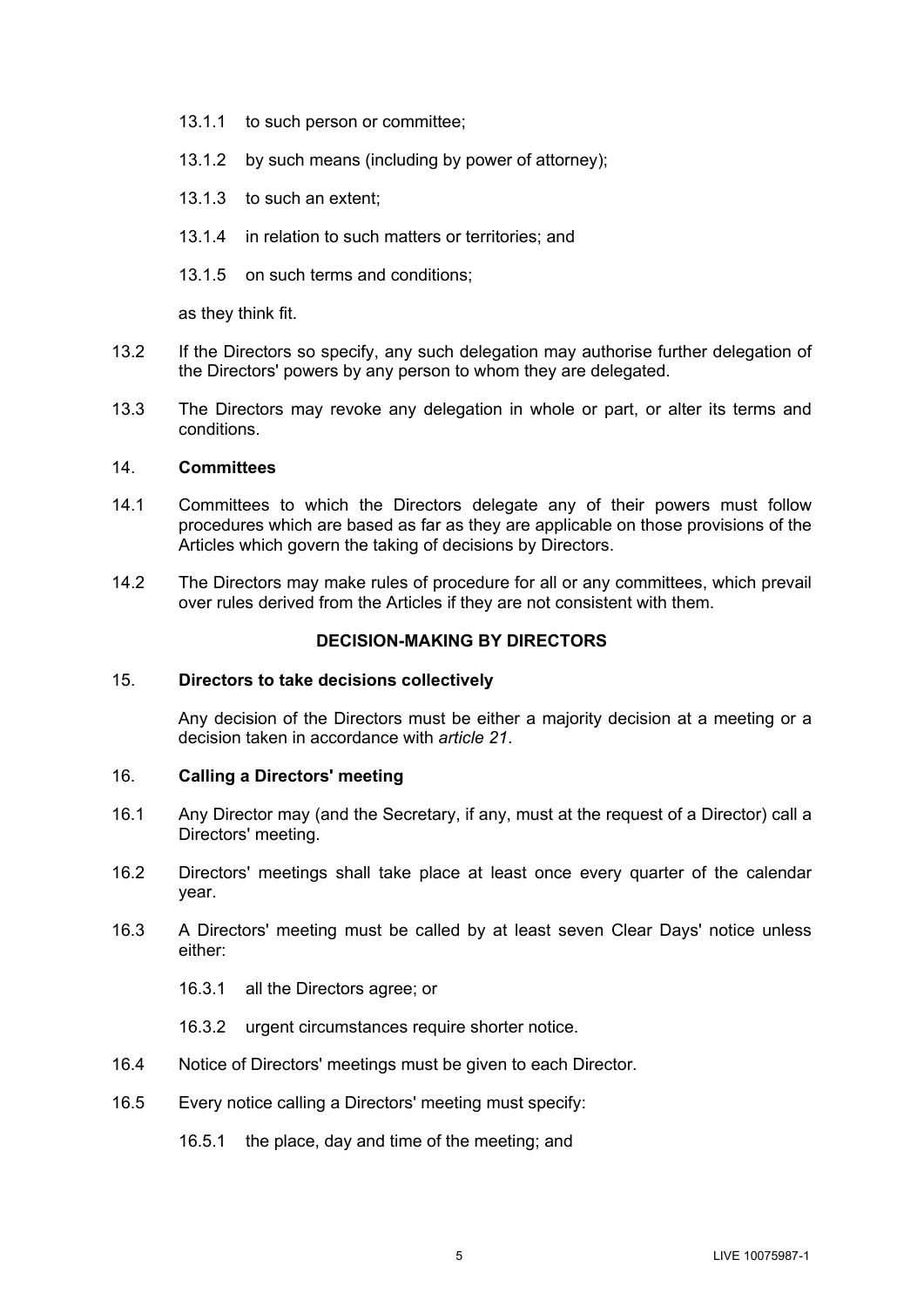- 16.5.2 if it is anticipated that Directors participating in the meeting will not be in the same place, how it is proposed that they should communicate with each other during the meeting.
- 16.6 Notice of Directors' meetings need not be in Writing.
- 16.7 Notice of Directors' meetings may be sent by Electronic Means to an Address provided by the Director for the purpose.

## <span id="page-8-0"></span>17. **Participation in Directors' meetings**

- 17.1 Subject to the Articles, Directors participate in a Directors' meeting, or part of a Directors' meeting, when:
	- 17.1.1 the meeting has been called and takes place in accordance with the Articles; and
	- 17.1.2 they can each communicate to all the others attending the meeting any information or opinions they have on any particular item of the business of the meeting.
- 17.2 In determining whether Directors are participating in a Directors' meeting, it is irrelevant where any Director is or how they communicate with each other.
- 17.3 If all the Directors participating in a meeting are not in the same place, they may decide that the meeting is to be treated as taking place wherever any of them is.

# 18. **Quorum for Directors' meetings**

- 18.1 At a Directors' meeting, unless a quorum is participating, no proposal is to be voted on, except a proposal to call another meeting.
- 18.2 The quorum for Directors' meetings may be fixed from time to time by a decision of the Directors, but it must never be less than two, and unless otherwise fixed it is five provided that:
	- 18.2.1 if and so long as there are less than five Directors in office the quorum shall be two; and
	- 18.2.2 for the purposes of any meeting held pursuant to *article [23](#page-10-0)* to authorise a Director's conflict, if there is only one Director besides the Director concerned and Directors with a similar interest, the quorum shall be one.
- 18.3 If the total number of Directors for the time being is less than the quorum required, the Directors must not take any decision other than a decision:
	- 18.3.1 to appoint further Directors; or
	- 18.3.2 to call a general meeting so as to enable the members to appoint further Directors.

## 19. **Chairing of Directors' meetings**

19.1 The Chair shall chair each Directors' meeting.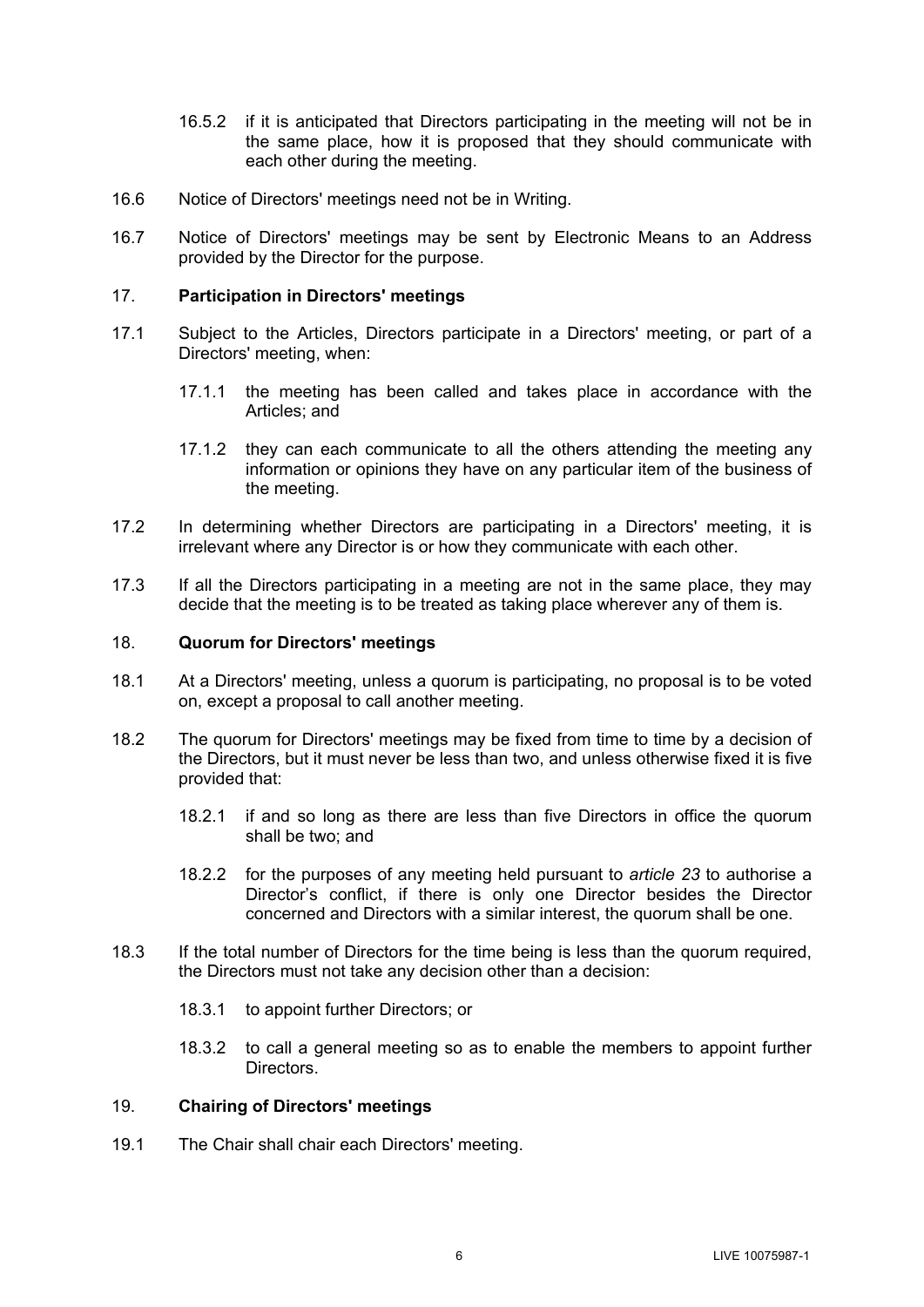- 19.2 If the Chair is unwilling to chair the meeting or if he or she is not participating in the Directors' meeting within ten minutes of the time at which it was to start, the Vicechair shall chair the Directors' meeting.
- 19.3 If no director has been appointed Chair or Vice-chair, or the Chair and Vice-chair are unwilling to chair the meeting or if neither are participating in a Directors' meeting within ten minutes of the time at which it was to start, the participating Directors must nominate one of themselves to chair it.

# 20. **Decision making at a meeting**

- 20.1 Questions arising at a Directors' meeting shall be decided by a majority of votes.
- 20.2 In all proceedings of Directors each Director must not have more than one vote.
- 20.3 In case of an equality of votes, the person chairing the Directors' meeting shall have a second or casting vote.

## <span id="page-9-0"></span>21. **Decisions without a meeting**

- <span id="page-9-1"></span>21.1 The Directors may take a unanimous decision without a Directors' meeting by indicating to each other by any means, including (without limitation) by Electronic Means, that they share a common view on a matter. Such a decision may, but need not, take the form of a resolution in Writing, copies of which have been signed by each Director or to which each Director has otherwise indicated agreement in Writing.
- <span id="page-9-2"></span>21.2 A decision which is made in accordance with *article [21.1](#page-9-1)* shall be as valid and effectual as if it had been passed at a meeting duly convened and held, provided the following conditions are complied with:
	- 21.2.1 approval from each Director must be received by one person being either such person as all the Directors have nominated in advance for that purpose or such other person as volunteers to do so if necessary ("the Recipient"), which person may, for the avoidance of doubt, be one of the Directors;
	- 21.2.2 following receipt of responses from all of the Directors, the Recipient must communicate to all of the Directors by any means whether the resolution has been formally approved by the Directors in accordance with this *article [21.2](#page-9-2)*;
	- 21.2.3 the date of the decision shall be the date of the communication from the Recipient confirming formal approval; and
	- 21.2.4 the Recipient must prepare a minute of the decision in accordance with *article [56](#page-26-0)*.

# 22. **Conflicts of interest**

22.1 Whenever a Director finds himself or herself in a situation that is reasonably likely to give rise to a Conflict of Interest, he or she must declare his or her interest to the Directors unless, or except to the extent that, the other Directors are or ought reasonably to be aware of it already.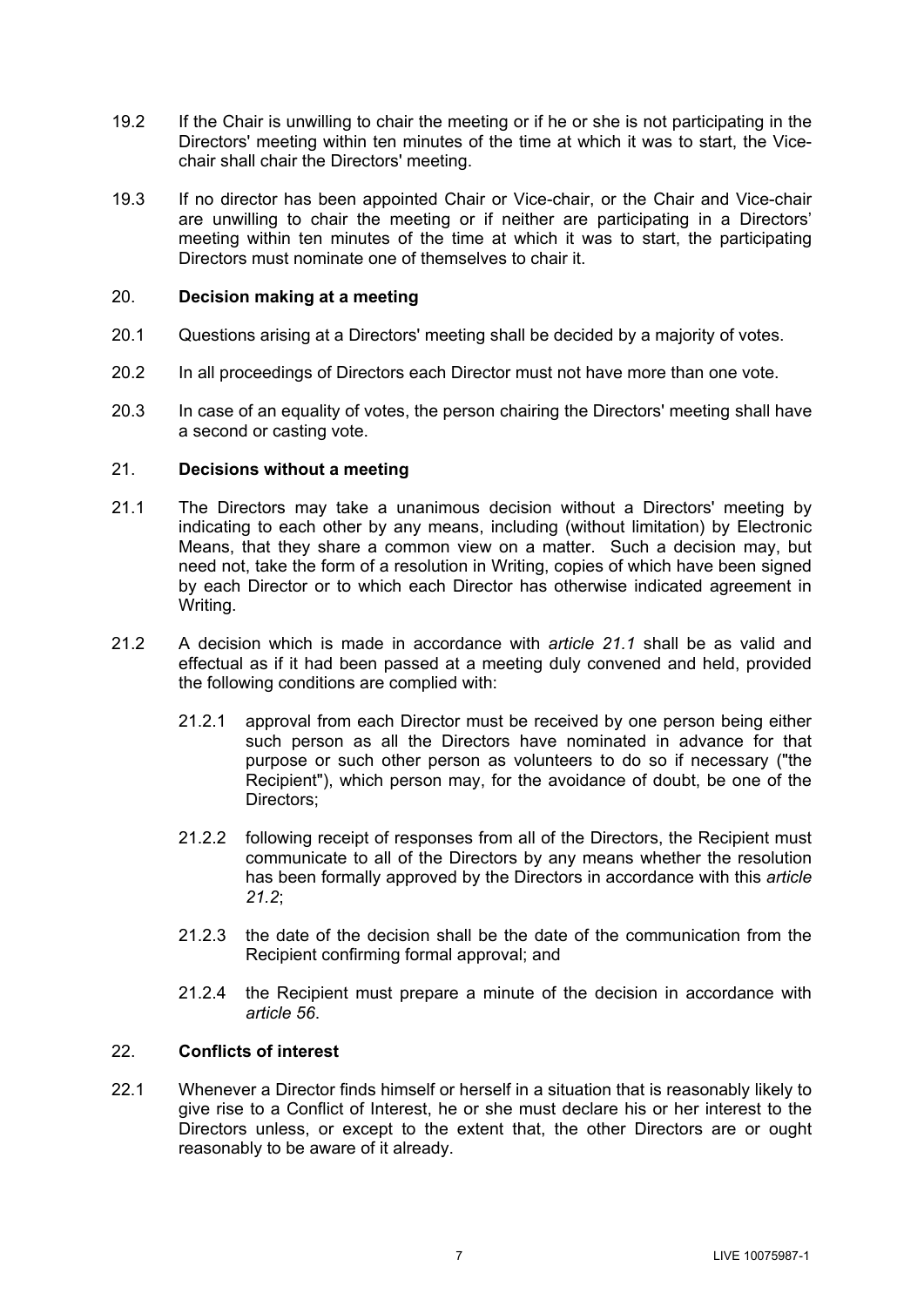- 22.2 If any question arises as to whether a Director has a Conflict of Interest, the question shall be decided by a majority decision of the other Directors.
- <span id="page-10-1"></span>22.3 Whenever a matter is to be discussed at a meeting or decided in accordance with *article [21](#page-9-0)* and a Director has a Conflict of Interest in respect of that matter then, subject to *article [23](#page-10-0)*, he or she must:
	- 22.3.1 remain only for such part of the meeting as in the view of the other Directors is necessary to inform the debate;
	- 22.3.2 not be counted in the quorum for that part of the meeting; and
	- 22.3.3 withdraw during the vote and have no vote on the matter.
- 22.4 When a Director has a Conflict of Interest which he or she has declared to the Directors, he or she shall not be in breach of his or her duties to the Company by withholding confidential information from the Company if to disclose it would result in a breach of any other duty or obligation of confidence owed by him or her.

## <span id="page-10-0"></span>23. **Directors' power to authorise a conflict of interest**

- <span id="page-10-2"></span>23.1 The Directors have power to authorise a Director to be in a position of Conflict of Interest provided:
	- 23.1.1 in relation to the decision to authorise a Conflict of Interest, the conflicted Director must comply with *article [22.3](#page-10-1)*;
	- 23.1.2 in authorising a Conflict of Interest, the Directors can decide the manner in which the Conflict of Interest may be dealt with and, for the avoidance of doubt, they can decide that the Director with a Conflict of Interest can participate in a vote on the matter and can be counted in the quorum;
	- 23.1.3 the decision to authorise a Conflict of Interest can impose such terms as the Directors think fit and is subject always to their right to vary or terminate the authorisation.
- 23.2 If a matter, or office, employment or position, has been authorised by the Directors in accordance with *article [23.1](#page-10-2)* then, even if he or she has been authorised to remain at the meeting by the other Directors, the Director may absent himself or herself from meetings of the Directors at which anything relating to that matter, or that office, employment or position, will or may be discussed.
- 23.3 A Director shall not be accountable to the Company for any benefit which he or she derives from any matter, or from any office, employment or position, which has been authorised by the Directors in accordance with *article [23.1](#page-10-2)* (subject to any limits or conditions to which such approval was subject).

## 24. **Register of Directors' interests**

The Directors shall cause a register of Directors' interests to be kept. A Director must declare the nature and extent of any interest, direct or indirect, which he or she has in a proposed transaction or arrangement with the Company or in any transaction or arrangement entered into by the Company which has not previously been declared.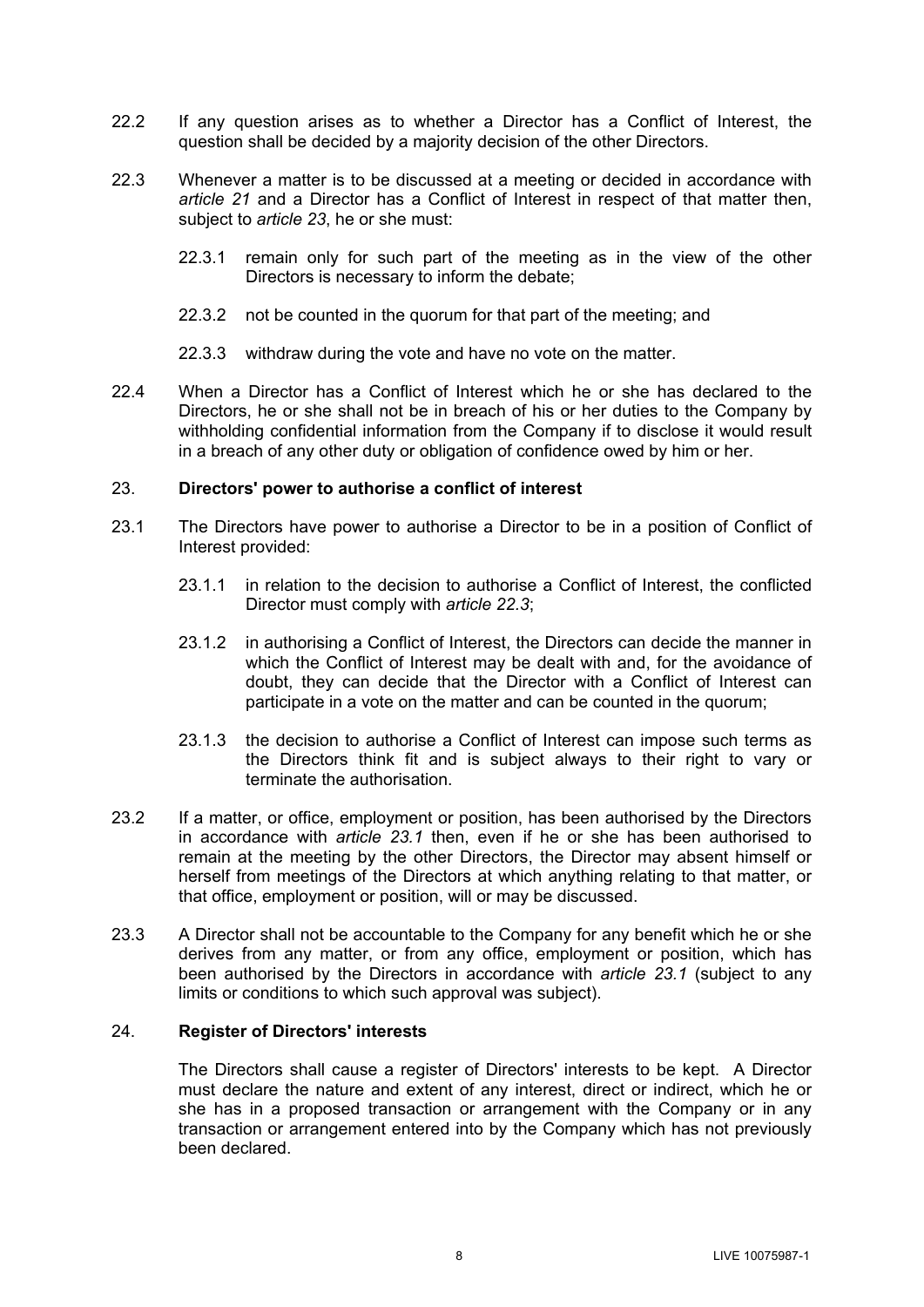## **APPOINTMENT AND RETIREMENT OF DIRECTORS**

## 25. **Constitution of the Board**

- 25.1 All Directors must be individuals who are either members of the Company or Authorised Representatives of members of the Company.
- <span id="page-11-3"></span>25.2 The number of Directors on the Board shall not be less than three and shall not be more than 14
- 25.3 So long as they do not owe money to the Company or the Borough Council, each member is entitled to nominate one individual for appointment as a Director provided that that member or an Authorised Representative of that member is not already a Director.
- <span id="page-11-1"></span>25.4 Subject to *article [25.5](#page-11-0)* below, the Borough Council shall at all times have the right to:
	- 25.4.1 appoint one Local Authority Person as a Director (**Council Director**); and
	- 25.4.2 nominate a Local Authority Person to be a non-voting representative of the Borough Council to attend and speak at Directors' meetings.
- <span id="page-11-0"></span>25.5 No Local Authority Person shall be appointed as a Council Director if by virtue of such appointment the Local Authority Directors would together constitute more than 20% of the total number of Directors and cause the Company to be a Regulated Company.
- <span id="page-11-4"></span>25.6 If a Director becomes a Local Authority Person and causes the number of Local Authority Directors to exceed the limit specified in *article [25.4](#page-11-1)* above or would by themselves constitute more than 20% of the Directors as a whole, that Director shall forthwith cease to be a Director.
- <span id="page-11-5"></span>25.7 If for any reason the Local Authority Directors together constitute more than 20% of the total number of Directors, the number of votes that may be cast in aggregate by those Local Authority Directors shall be reduced so that the aggregate number of votes which may be cast by the Local Authority Directors shall represent 19.9% of the total number of votes which may be cast by all the Directors. The votes of which Local Authority Directors are to be disregarded for this purpose shall be agreed between all the Local Authority Directors and, in default of agreement, shall be determined by lot.

## <span id="page-11-2"></span>26. **Methods of appointing directors**

## Continuing Directors

<span id="page-11-6"></span>26.1 Those persons who are Directors as at the date of the adoption of these Articles (**Continuing Directors**) shall continue as Directors of the Company until such time as they resign or are removed in accordance with the provisions of these Articles.

#### Council Director

26.2 The Local Authority Person to be appointed as Council Director by the Borough Council shall be nominated in writing to the Company, such written notice to be conclusive evidence as to who has been nominated.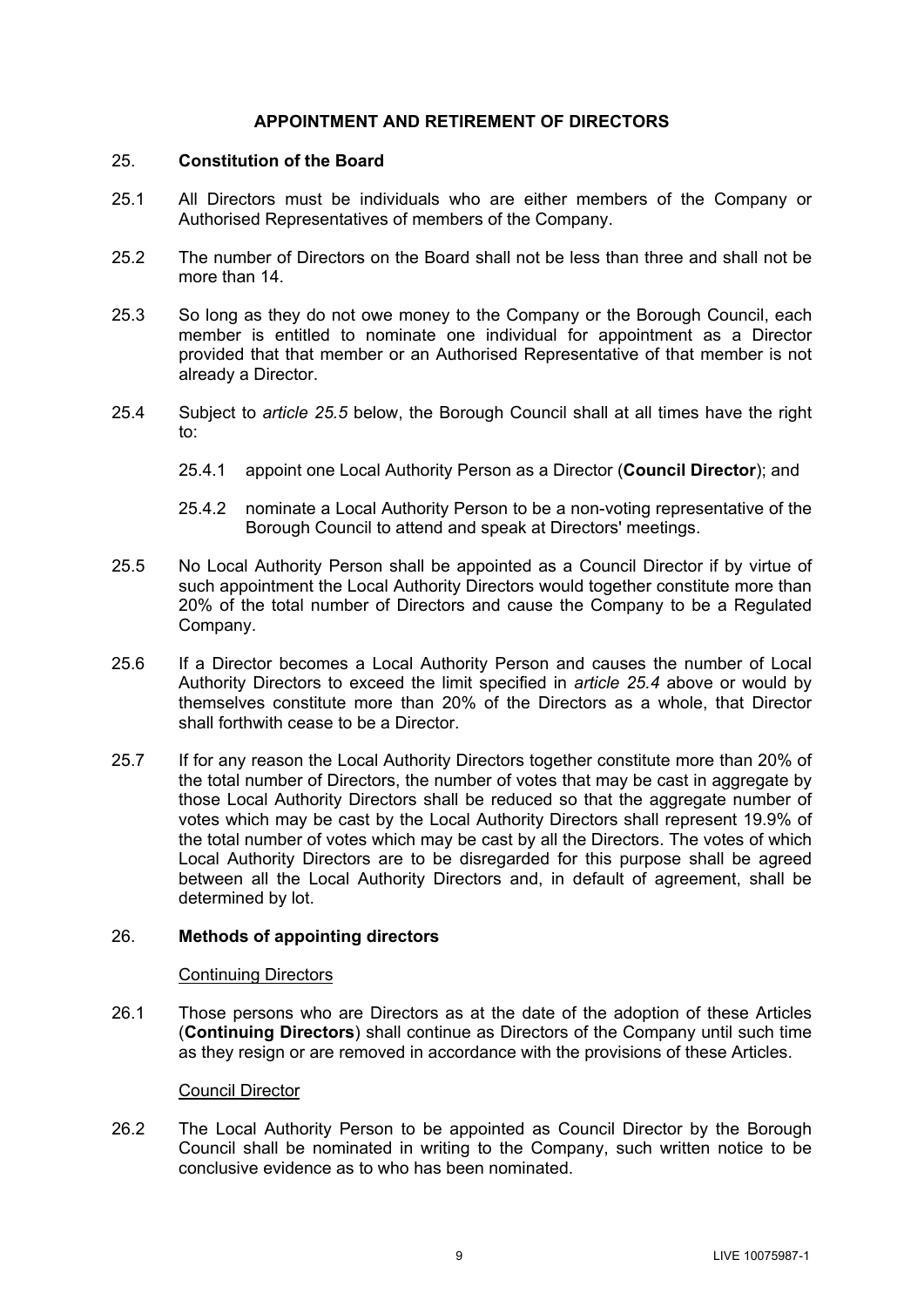26.3 The Council Director shall serve in post until such time as they resign or are removed, whether by the Borough Council in accordance with this article or otherwise. Without prejudice to any provisions of this *article [26,](#page-11-2)* the Borough Council may remove and replace the Council Director at any time by written notice to the Company.

## Power of Board to appoint Directors

<span id="page-12-0"></span>26.4 Subject to the provisions of these Articles, the Board shall have the power at any time to appoint a person who is willing to act to be a Director to fill a vacancy, or as an addition to the existing Board provided that the appointment does not cause the Company to be deemed to be a Regulated Company or cause the number of Directors to exceed the maximum number of Directors prescribed by *article [25.2](#page-11-3)*. Any Director so appointed by the Board shall hold office only until the following AGM when he or she shall automatically vacate office. Subject to these Articles, he or she shall be eligible for reappointment as a Director by the members at the AGM. If not so reappointed, he or she shall vacate office at the end of that meeting.

## Power of members to appoint Directors

- 26.5 Subject to the provisions of these Articles, the members may by ordinary resolution appoint a person who is willing to act to be a Director to fill a vacancy, or as an addition to the existing Board provided that the appointment does not cause the Company to be deemed to be a Regulated Company or cause the number of Directors to exceed the maximum number of Directors prescribed by *article [25.2.](#page-11-3)*
- 26.6 The appointments of the following persons as Directors shall be subject to an ordinary resolution of the members at an AGM:
	- 26.6.1 a Director retiring at the AGM pursuant to *article [26.4](#page-12-0)* and nominating himself or herself for re-appointment;
	- 26.6.2 a person nominated by the Board for appointment at the AGM; or
	- 26.6.3 a person nominated by a member.
- 26.7 A member wishing to nominate a person for appointment as a Director at the AGM must:
	- 26.7.1 be entitled to attend and vote at the AGM; and
	- 26.7.2 not less than 28 Clear Days before the date of the AGM, sign and deliver a written notice to Company stating that they intend to propose the person for appointment stating:
		- (a) the particulars which would, if they were so appointed, be required to be included in the Company's register of directors;
		- (b) a statement signed by that person of their willingness to be appointed as a director; and
		- (c) a written statement confirming that there are no circumstances which would prevent them holding the office of director of the Company.

Choice of Nominees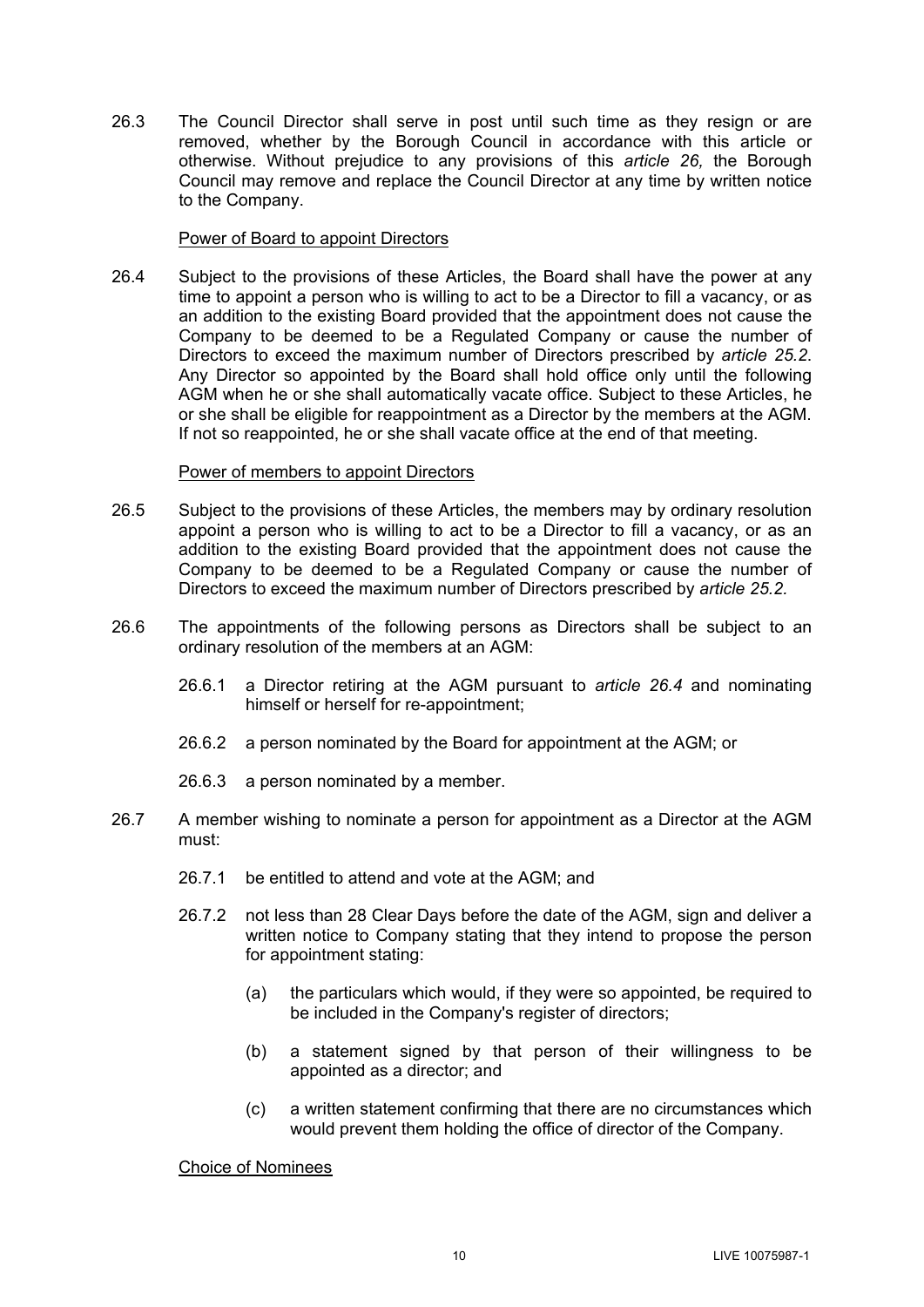26.8 If the number of persons nominated for appointment as a Director (**Nominees**) at the AGM exceeds the number of vacancies, the Board shall, in accordance with such rules or procedure determined by the Directors, decide which of the Nominees shall be proposed for appointment at the AGM.

#### Confirmation of Appointment

26.9 Any appointment of a Director pursuant to these Articles shall be confirmed to the Director in question in writing and signed by another Director on behalf of the Company.

## 27. **Termination of Director's appointment**

- 27.1 A person ceases to be a Director as soon as:
	- 27.1.1 that person ceases to be eligible by virtue of any provision in these Articles to act as Director;
	- 27.1.2 that person ceases to be a Director by virtue of any provision of the Companies Acts, or is prohibited from being a Director by law;
	- 27.1.3 a bankruptcy order is made against that person, or an order is made against that person in individual insolvency proceedings in a jurisdiction other than England and Wales or Northern Ireland which have an effect similar to that of bankruptcy;
	- 27.1.4 a composition is made with that person's creditors generally in satisfaction of that person's debts;
	- 27.1.5 notification is received by the Company from the Director that the Director is resigning from office, and such resignation has taken effect in accordance with its terms (but only if at least three Directors will remain in office when such resignation has taken effect);
	- 27.1.6 the Director fails to attend three consecutive meetings of the Directors and the Directors resolve that the Director be removed for this reason; or
	- 27.1.7 that person is removed from office by a decision of the Directors, but such a decision shall not be taken unless the person in question has been given:
		- (a) at least 14 Clear Days' notice in writing of the proposal to remove that person from office, specifying the circumstances alleged to justify removal from office; and
		- (b) a reasonable opportunity of being heard by, or of making representations in writing to the Directors;
	- 27.1.8 at a general meeting of the Company, an ordinary resolution is passed that the Director be removed from office, provided that:
		- (a) at least 28 Clear Days' notice in writing of the proposal to remove that person from office, specifying the circumstances alleged to justify removal from office; and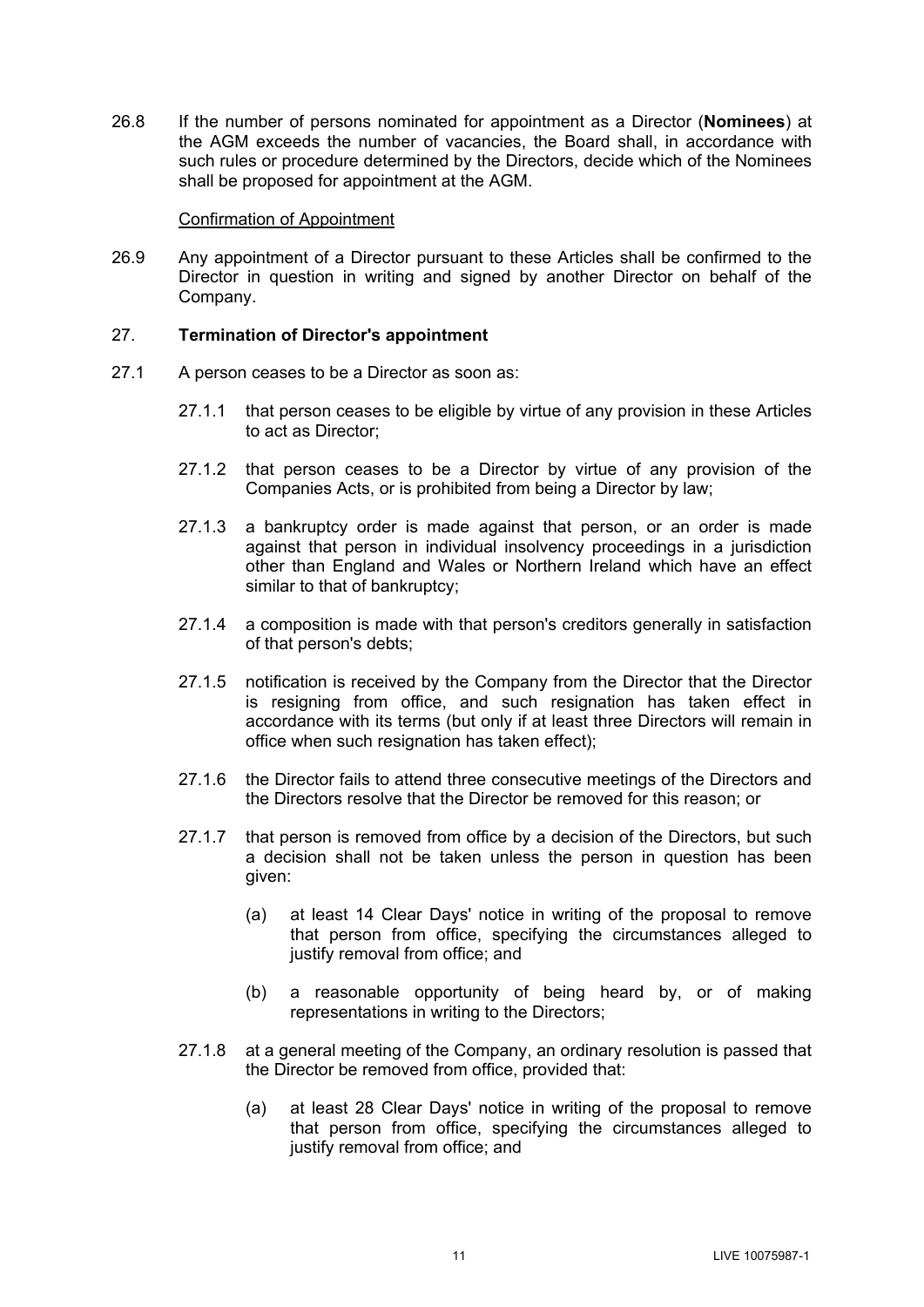- (b) the meeting has invited the views of the Director concerned and considered the matter in the light of such views.
- 27.2 Any removal of a Director pursuant to these Articles shall be confirmed in writing to the Director and, if the Director is an Authorised Representative of a member, to the relevant member..
- 27.3 No Director shall be appointed or removed except as provided by these Articles or as provided by law.

## 28. **Alternate Directors**

- <span id="page-14-0"></span>28.1 Any Director (other than an alternate director) (the **Appointor**) may appoint any person (whether or not a Director) approved by the Directors, to be an alternate director to exercise the Appointor's powers, and carry out the Appointor's responsibilities, in relation to the taking of decisions by the Directors, in the absence of the Appointor. A person may be appointed an alternate director by more than one director.
- 28.2 Any appointment or removal of an alternate director must be effected by notice in writing to the Company (and to the alternate, on removal) signed by the Appointor, or in any other manner approved by the Directors.
- 28.3 The notice must:
	- 28.3.1 identify the proposed alternate; and
	- 28.3.2 in the case of a notice of appointment, contain a statement signed by the proposed alternate that they are willing to act as the alternate of the Director giving the notice.
- 28.4 An alternate director has the same rights, in relation to any decision of the Directors, as the alternate's Appointor.
- 28.5 Except as the Articles specify otherwise, alternate directors:
	- 28.5.1 are deemed for all purposes to be Directors;
	- 28.5.2 are liable for their own acts and omissions;
	- 28.5.3 are subject to the same restrictions as their Appointors; and
	- 28.5.4 are not deemed to be agents of or for their Appointors,

and, in particular (without limitation), each alternate director shall be entitled to receive notice of all meetings of Directors and of all meetings of committees of Directors of which his Appointor is a member.

- 28.6 A person who is an alternate director may:
	- 28.6.1 be counted as participating for the purposes of determining whether a quorum is present at a meeting of Directors (but only if that person's Appointor is a Director and is not participating); and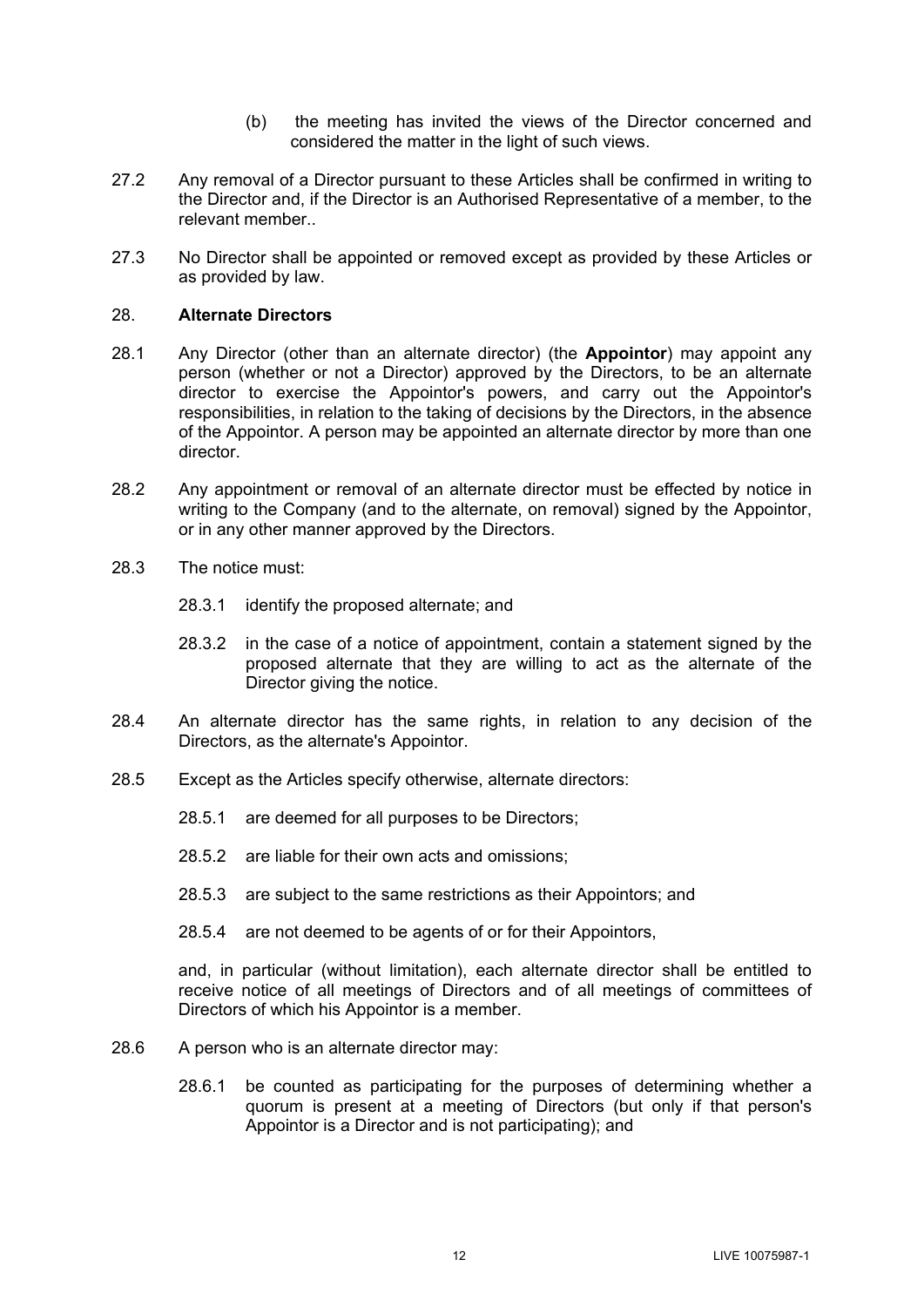- 28.6.2 participate in a unanimous decision of the Directors (but only if their Appointor is a eligible Director in relation to that decision, and does not themselves participate).
- 28.7 A Director who is also an alternate director is entitled, in the absence of their Appointor(s), to a separate vote on behalf of each Appointor (provided that an Appointor is an eligible Director in relation to that decision), in addition to their own vote on any decision of the Directors.
- 28.8 An alternate director may be paid expenses and may be indemnified by the Company to the same extent as if they were a Director but shall not be entitled to receive from the Company any remuneration in their capacity as an alternate director except such part (if any) of the remuneration otherwise payable to the alternate's Appointor as the Appointor may by notice in writing to the Company from time to time direct.
- 28.9 An alternate director's appointment as an alternate (in respect of a particular Appointor) terminates:
	- 28.9.1 when the alternate's Appointor revokes the appointment by notice to the Company and the alternate in writing specifying when it is to terminate; or
	- 28.9.2 on the occurrence, in relation to the alternate, of any event which, if it occurred in relation to the alternate's Appointor, would result in the termination of the Appointor's appointment as a Director; or
	- 28.9.3 when the alternate director's Appointor ceases to be a Director for whatever reason

## 29. **Directors' remuneration**

- 29.1 Directors may undertake any services for the Company that the Directors decide.
- 29.2 Directors are entitled to such remuneration as the Directors determine:
	- 29.2.1 for their services to the Company as Directors; and
	- 29.2.2 for any other service which they undertake for the Company.
- 29.3 Subject to the Articles, a Director's remuneration may:
	- 29.3.1 take any form; and
	- 29.3.2 include any arrangements in connection with the payment of a pension, allowance or gratuity, or any death, sickness or disability benefits, to or in respect of that Director.
- 29.4 Unless the Directors decide otherwise, Directors' remuneration accrues from day to day.
- 29.5 Unless the Directors decide otherwise, Directors are not accountable to the Company for any remuneration which they receive as Directors or other officers or employees of the Company's subsidiaries or of any other body corporate in which the Company is interested.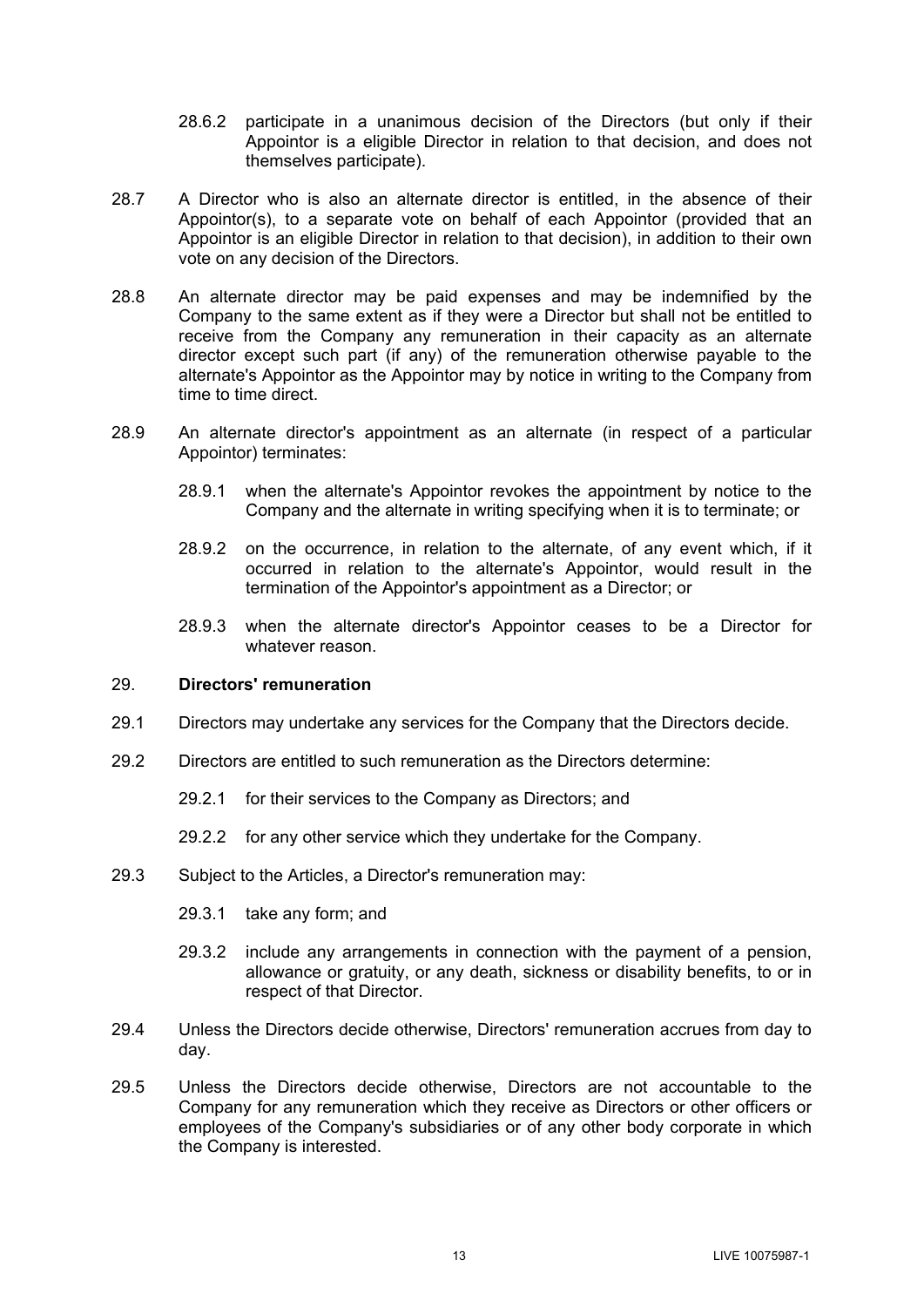## 30. **Directors' expenses**

- 30.1 The Company may pay any reasonable expenses which the Directors properly incur in connection with their attendance at:
	- 30.1.1 meetings of Directors or committees of Directors;
	- 30.1.2 general meetings; or
	- 30.1.3 separate meetings of any class of members or of the holders of any debentures of the Company,

or otherwise in connection with the exercise of their powers and the discharge of their responsibilities in relation to the Company.

#### **MEMBERS**

#### **BECOMING AND CEASING TO BE A MEMBER**

#### 31. **Continuing Members**

- 31.1 Those persons whose names are entered in the register of members as at the date of the adoption of these Articles and are eligible to apply to become a member of the Company in accordance with *article [32.2](#page-16-0)* shall be members of the Company (**Continuing Members**).
- 31.2 Any person whose name is entered in the register of members as at the date of the adoption of these Articles who is not eligible to apply to become a member of the Company in accordance with *article [32.2](#page-16-0)* shall be removed as a member of the Company with immediate effect.

## 32. **Becoming a member**

- 32.1 Such persons as are admitted to membership in accordance with these Articles shall be members of the Company.
- <span id="page-16-0"></span>32.2 The following persons are eligible to apply to become a member of the Company (**Eligible Members**):

32.2.1 the Borough Council; and

32.2.2 BID Levy Payers.

- <span id="page-16-1"></span>32.3 Any person who is not an Eligible Member but who in the opinion of the Board is interested in promoting the objects of the Company can be invited by the Company to apply to become a member (**Voluntary Member**).
- 32.4 Every person who wishes to become a member must deliver to the Company an application for membership in such form (and containing such information) as the Directors require and executed by them or on their behalf.
- 32.5 No person shall be admitted a member of the Company unless the application for membership has been approved by the Directors and their name has been entered into the register of members of the Company.
- 32.6 The Directors shall approve applications from Eligible Members unless: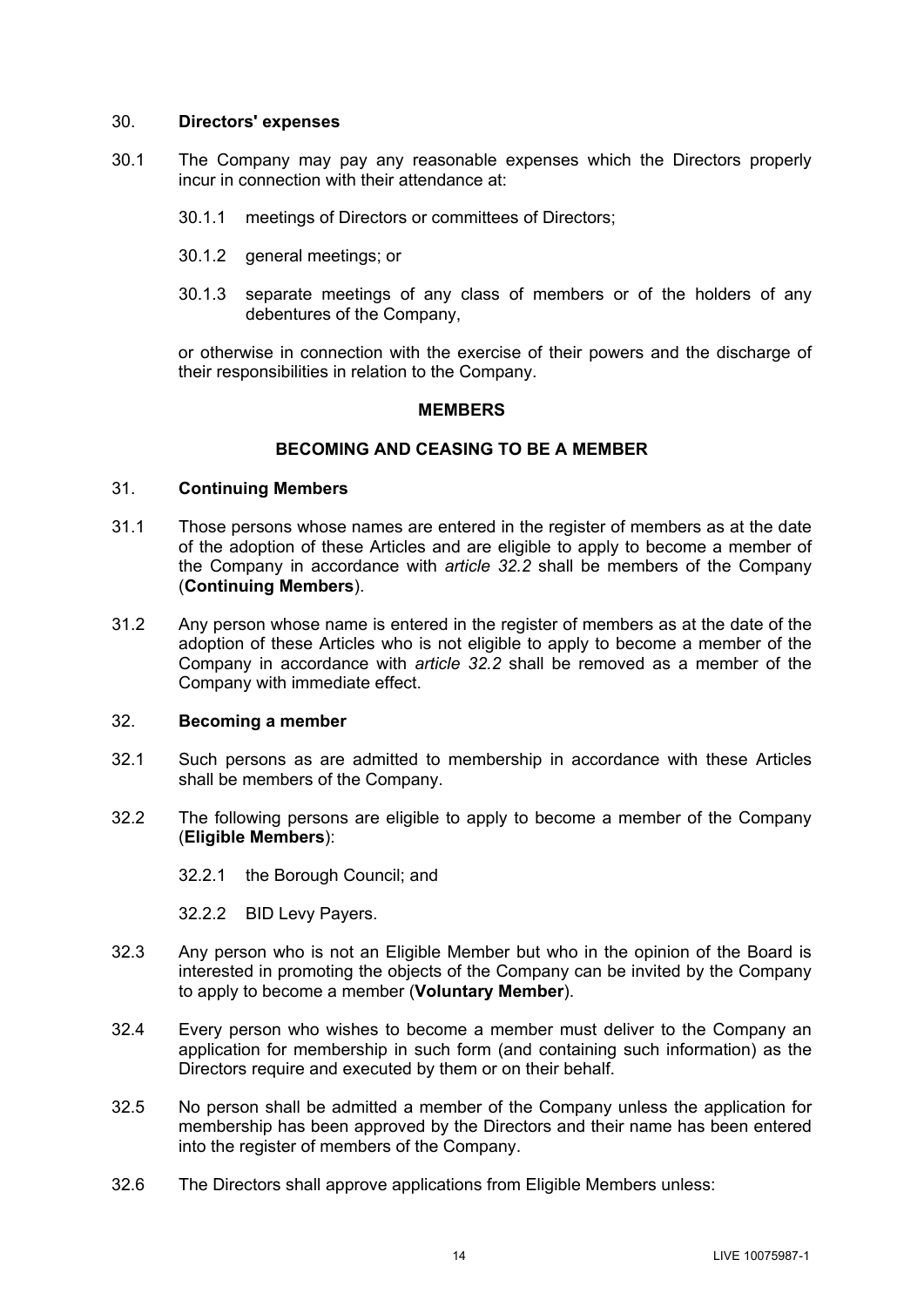- 32.6.1 they are liable to pay the BID Levy and are in default in making a BID Levy payment; or
- 32.6.2 the Board reasonably believes that their membership will be harmful or is likely to be harmful to the interests of the Company.
- 32.7 Voluntary Members shall be subject to such conditions of membership as the Directors determine from time to time including (but not limited to) the requirement to pay an annual subscription fee to the Company which shall be an amount equal to 1.25% of the minimum BID Levy rate and payable on 1 April each year.
- 32.8 All members agree to be bound by the obligations on them set out in these Articles. When acting as members they shall act at all times in the best interests of the Company.

## 32.9

- <span id="page-17-0"></span>32.10 In any case where, as a result of death, the Company has no members and no Directors, the personal representatives of the last member to die have the right, by notice in writing, to appoint a person to be a member.
- 32.11 For the purposes of *article [32.10](#page-17-0)*, where two or more members die in circumstances rendering it uncertain who was the last to die, a younger member is deemed to have survived an older member.

## <span id="page-17-1"></span>33. **Local Authority Persons**

- 33.1 No Local Authority Person may be admitted to membership of the Company if, by virtue or such admission, more than 19.9% of the total voting rights of all members having the right to vote at a general meeting of the Company will be held by members who are Local Authority Persons and cause the Company to be deemed to be a Regulated Company.
- 33.2 If for any reason the Local Authority persons together have 20% or more of the total voting rights of all members having the right to vote at a general meeting, the number of votes that may be cast in aggregate by those Local Authority Persons shall be reduced so that the aggregate number of votes which may be cast by those Local Authority Persons shall represent 20% of the total number of votes which may be cast by all members at the meeting. The votes of which Local Authority Persons are to be disregarded for this purpose shall be agreed between all the Local Authority Persons and, in default of agreement, shall be determined by lot.
- 33.3 No Local Authority Person may be appointed as proxy or Authorised Representative or otherwise vote on behalf of any other non-Local Authority members of the Company.
- 33.4 No resolution for the variations of *articles [33,](#page-17-1) [25.5,](#page-11-0) [25.6](#page-11-4) or [25.7](#page-11-5)* shall be proposed at any general meeting unless there shall first have been obtained the written consent of the Borough Council.

## <span id="page-17-2"></span>34. **Authorised Representatives**

The following provisions apply to any organisation that is a member (**Member Organisation**):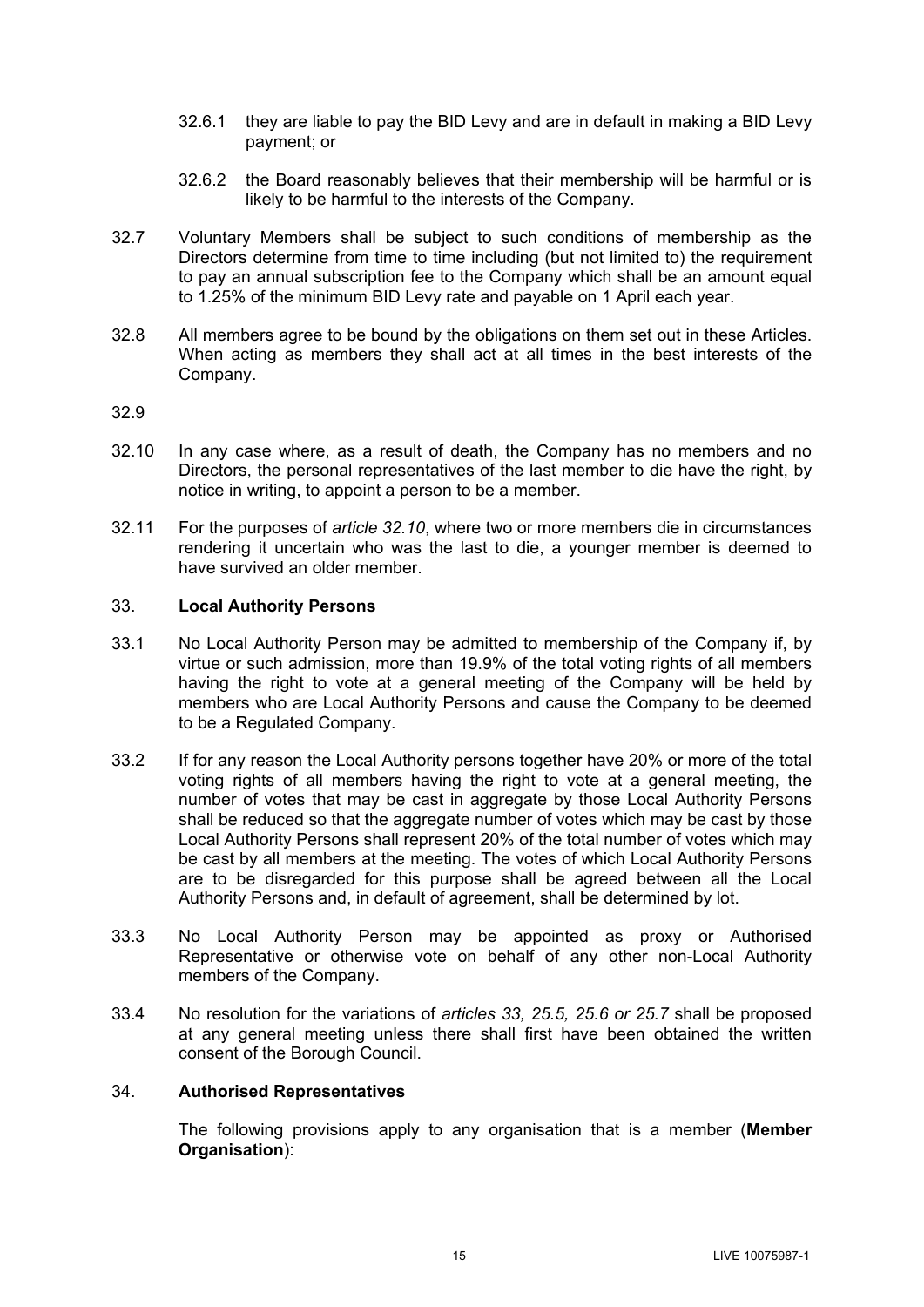- 34.1 a Member Organisation shall nominate an individual to act as its representative (**Authorised Representative**);
- 34.2 the Member Organisation must give notice in Writing to the Company of the name of its Authorised Representative. The Authorised Representative will not be entitled to represent the Member Organisation at any meeting of the Company unless such notice has been received by the Company. The Authorised Representative may continue to represent the Member Organisation until notice in Writing is received by the Company to the contrary;
- 34.3 a Member Organisation may appoint an Authorised Representative to represent it at a particular meeting of the Company or at all meetings of the Company until notice in Writing to the contrary is received by the Company*;*
- 34.4 any notice in Writing received by the Company shall be conclusive evidence of the Authorised Representative's authority to represent the Member Organisation or that his or her authority has been revoked. The Company shall not be required to consider whether the Authorised Representative has been properly appointed by the Member Organisation;
- 34.5 an individual appointed by a Member Organisation to act as its Authorised Representative is entitled to exercise (on behalf of the Member Organisation) the same powers as the Member Organisation could exercise if it were an individual member;
- 34.6 on a vote on a resolution at a meeting of the Company, the Authorised Representative has the same voting rights as the Member Organisation would be entitled to if it was an individual member present in person at the meeting; and
- 34.7 the power to appoint an Authorised Representative under this *article [34](#page-17-2)* is without prejudice to any rights which the Member Organisation has under the Companies Acts and the Articles to appoint a proxy or a corporate representative.

## 35. **Termination of membership**

- 35.1 Membership is not transferable to anyone else.
- 35.2 Provided that the number of members will not reduce below two, a member may withdraw from membership of the Company by giving 7 Clear Days' notice to the Company in writing.
- 35.3 Membership is terminated with immediate effect if:
	- 35.3.1 the member ceases to be an Eligible Member;
	- 35.3.2 the member dies or ceases to exist;
	- 35.3.3 the BID Levy or any other amount owed to the Company by a member has not been paid three months after it has become due;
	- 35.3.4 any other Article so provides; or
	- 35.3.5 either:
		- (a) the members so resolve by ordinary resolution; or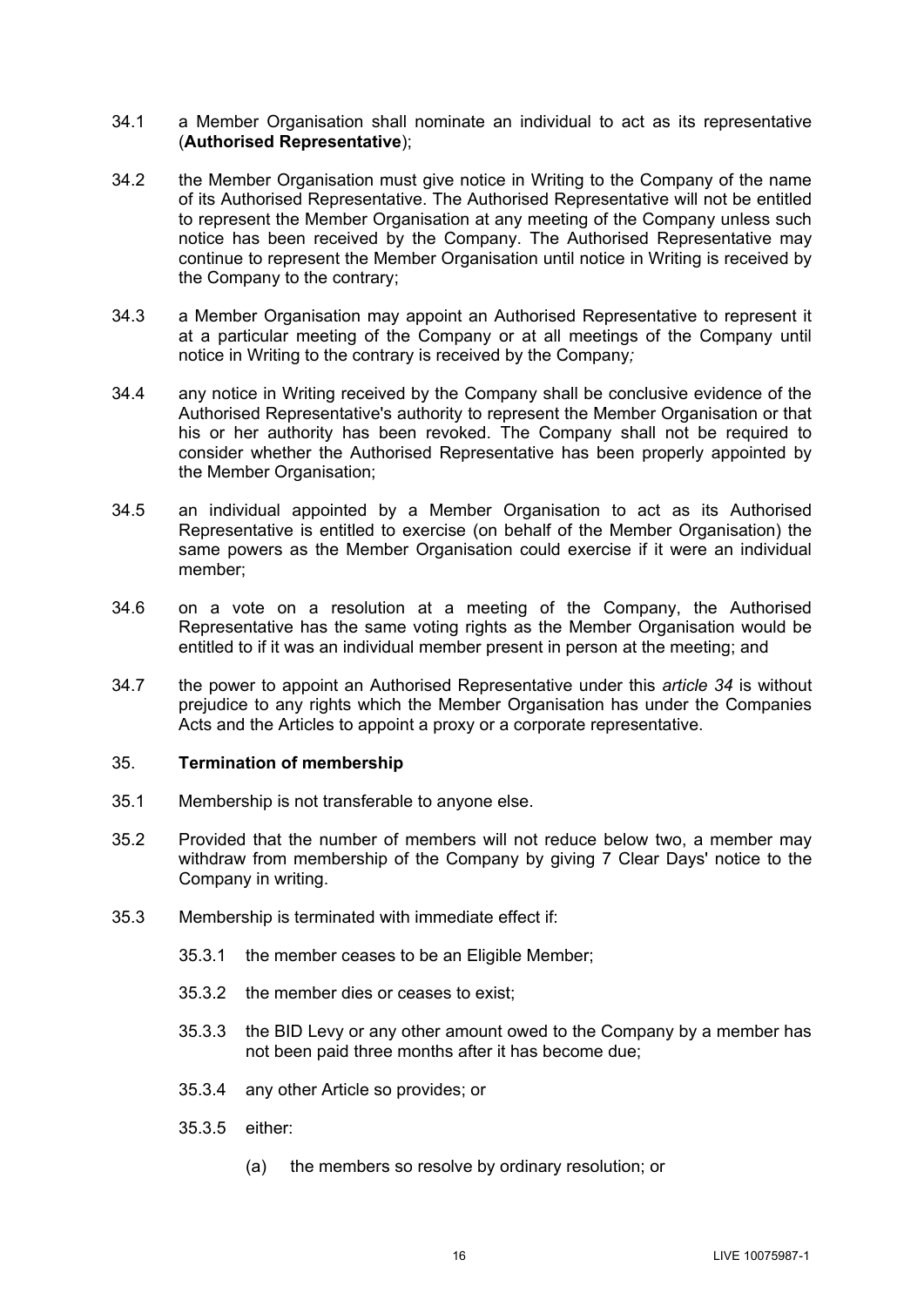(b) the Directors so resolve by a simple majority at a meeting of the Directors at which at least half of the Directors are present,

that the member be expelled on the grounds that they are acting contrary to the objects of the Company and their continued membership is harmful to or is likely to become harmful to the interests of the Company. Neither resolution may be passed unless the member has been given at least 14 Clear Days' notice that the resolution is to be proposed, specifying the circumstances alleged to justify expulsion, and has been afforded a reasonable opportunity of being heard by or of making written representations to the members and Directors. A member expelled by such a resolution will nevertheless remain liable to pay to the Company the BID Levy or any subscription or other sum owed by them.

- 35.4 Where a member ceases to be a member:
	- 35.4.1 no refund shall be made of the BID Levy or any subscription payment;
	- 35.4.2 the Company must remove their name from the register of members; and
	- 35.4.3 on removal of their name, that person or body ceases to be a member.

## **ORGANISATION OF GENERAL MEETINGS**

#### 36. **General meetings**

- 36.1 The Directors may call a general meeting at any time.
- 36.2 The Directors must call a general meeting if required to do so by the members under the Companies Acts.

## 37. **Annual General Meetings**

- 37.1 The Company shall in each year hold a general meeting as its annual general meeting (**AGM**) in addition to any other meetings in that year and shall specify the meeting as the AGM in the notice calling it. Not more than 15 months shall elapse between the date of one AGM and the next.
- 37.2 The AGM shall be held at such time and place as the Directors shall appoint. The business to be transacted at an AGM shall include:
	- 37.2.1 the consideration of the Company's latest available annual accounts and the reports of the directors (and auditor, if the Company is required to have an auditor);
	- 37.2.2 presenting the Company's Annual Review;
	- 37.2.3 discussing and voting on resolutions put to the AGM; and
	- 37.2.4 the appointment of new Directors.

## 38. **Length of notice**

38.1 All general meetings must be called by either: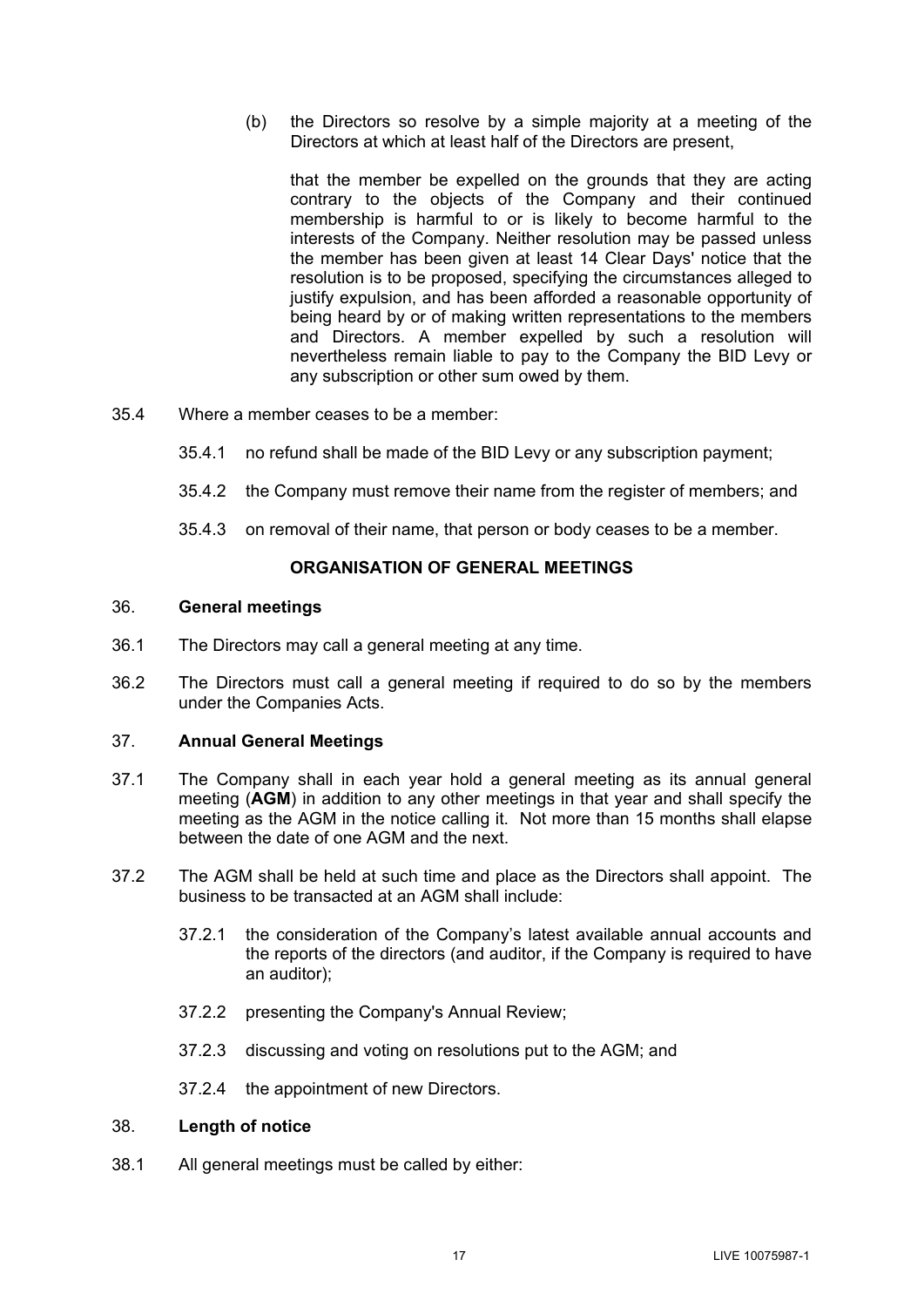- 38.1.1 at least 14 Clear Days' notice; or
- 38.1.2 shorter notice if it is so agreed by a majority of the members having a right to attend and vote at that meeting. Any such majority must together represent at least 90% of the total voting rights exercisable at a meeting of all the members.

#### 39. **Contents of notice**

- 39.1 Every notice calling a general meeting must specify the place, day and time of the meeting, whether it is a general or an annual general meeting, and the general nature of the business to be transacted.
- 39.2 If a special resolution is to be proposed, the notice must include the proposed resolution and specify that it is proposed as a special resolution.
- 39.3 In every notice calling a meeting of the Company there must appear with reasonable prominence a statement informing the member of their rights to appoint another person as their proxy at a general meeting.

## 40. **Service of notice**

Notice of general meetings must be given to every member, to the Directors and to the auditors of the Company.

## 41. **Attendance and speaking at general meetings**

- 41.1 A person is able to exercise the right to speak at a general meeting when that person is in a position to communicate to all those attending the meeting, during the meeting, any information or opinions which that person has on the business of the meeting.
- 41.2 A person is able to exercise the right to vote at a general meeting when:
	- 41.2.1 that person is able to vote, during the meeting, on resolutions put to the vote at the meeting; and
	- 41.2.2 that person's vote can be taken into account in determining whether or not such resolutions are passed at the same time as the votes of all the other persons attending the meeting.
- 41.3 The Directors may make whatever arrangements they consider appropriate to enable those attending a general meeting to exercise their rights to speak or vote at it.
- 41.4 In determining attendance at a general meeting, it is immaterial whether any two or more members attending it are in the same place as each other.
- 41.5 Two or more persons who are not in the same place as each other attend a general meeting if their circumstances are such that if they have (or were to have) rights to speak and vote at that meeting, they are (or would be) able to exercise them.

## 42. **Quorum for general meetings**

42.1 No business (other than the appointment of the chair of the meeting) may be transacted at any general meeting unless a quorum is present.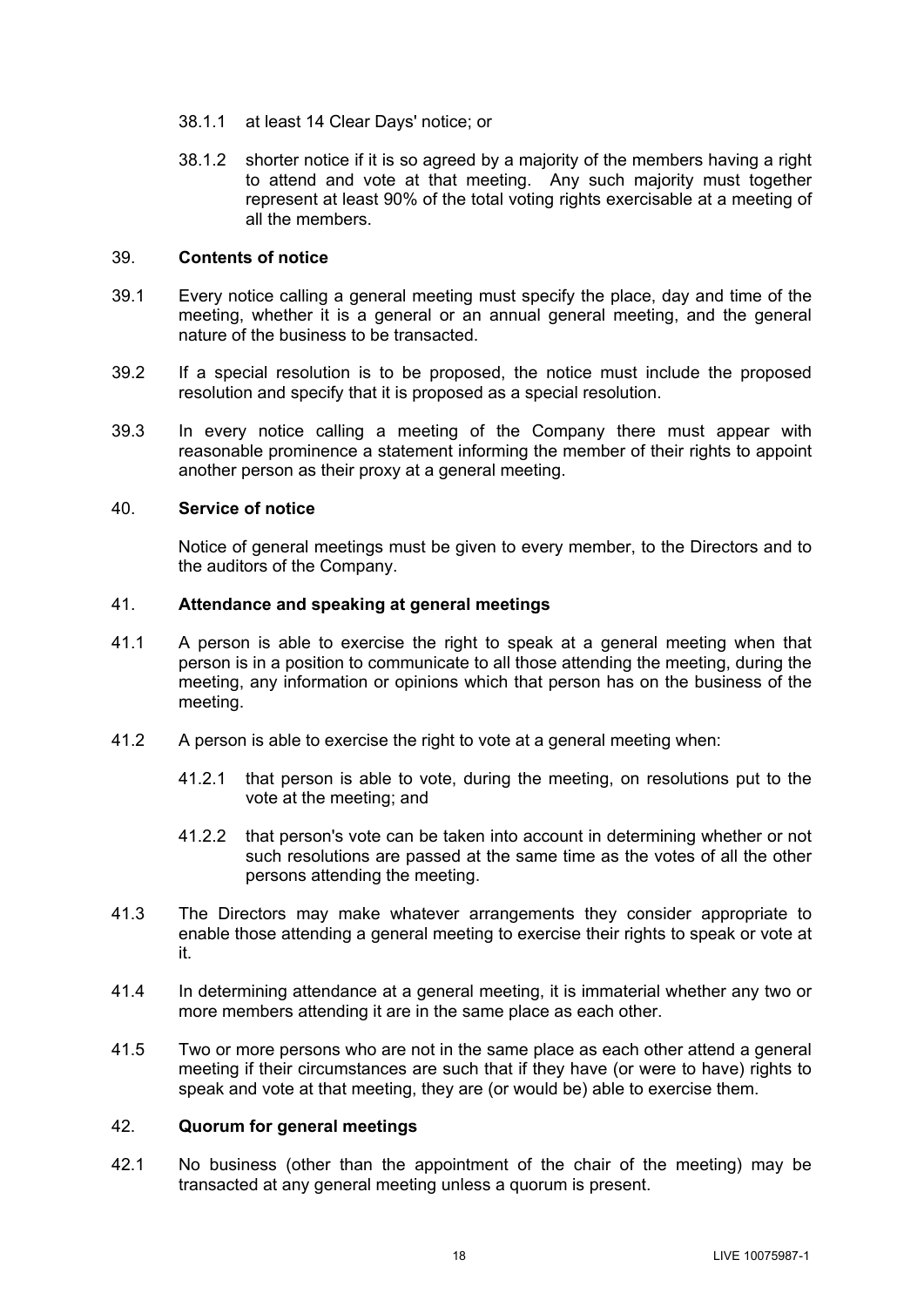- 42.2 The quorum shall be determined as follows:
	- 42.2.1 if the number of members of the Company is equal to or greater than 150, 15 members entitled to attend and vote on the business to be transacted present in person, by proxy or by Authorised Representative shall be a quorum; or
	- 42.2.2 if the number of members of the Company is equal to or more than 30 but less than 150, 10% of the members entitled to attend and vote on the business to be transacted present in person, by proxy or by Authorised Representative shall be a quorum (rounded down); or
	- 42.2.3 if the number of members of the Company is less than 30, two members of the Company so entitled (whichever is the greater) present in person, by proxy or by Authorised Representative, shall be a quorum.
- 42.3 If a quorum is not present within half an hour from the time appointed for the meeting, the meeting shall stand adjourned to the same day in the next week at the same time and place, or to such time and place as the Directors may determine, and if at the adjourned meeting a quorum is not present within half an hour from the time appointed for the meeting those present and entitled to vote shall be a quorum.

## <span id="page-21-0"></span>43. **Chairing general meetings**

- 43.1 The Chair (if any) or in his or her absence, the Vice-chair will preside as chair of every general meeting.
- 43.2 If neither the Chair nor the Vice-chair is present within fifteen minutes after the time appointed for holding the meeting and willing to act, the Directors present shall elect one of their number, provided he or she is not a Local Authority Person, to chair the meeting and, if there is only one Director present and willing to act, he or she shall be chair of the meeting.
- 43.3 If no Director is willing to act as chair of the meeting, or if no Director is present within fifteen minutes after the time appointed for holding the meeting, the people present and entitled to vote must choose one of their number to be chair of the meeting, save that a proxy holder who is not a member entitled to vote shall not be entitled to be appointed chair of the meeting.

# 44. **Attendance and speaking by Directors and non-members**

44.1 The chair of the meeting may permit other persons who are not members of the Company, including BID Levy Payers who are not members, to attend and speak at an AGM or a general meeting.

## 45. **Adjournment**

- 45.1 The chair of the meeting may adjourn a general meeting at which a quorum is present if:
	- 45.1.1 the meeting consents to an adjournment; or
	- 45.1.2 it appears to the chair of the meeting that an adjournment is necessary to protect the safety of any person attending the meeting or ensure that the business of the meeting is conducted in an orderly manner.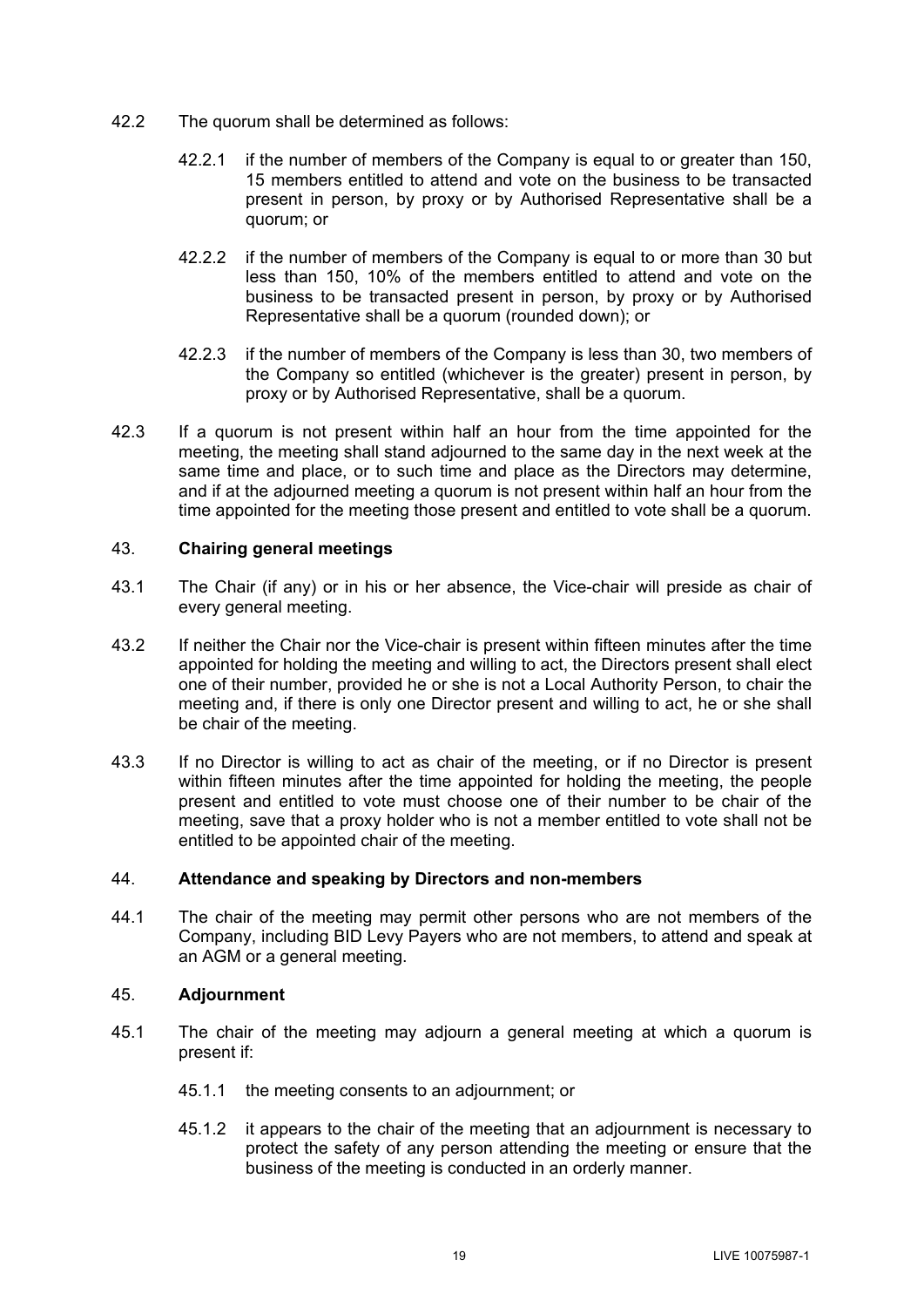- 45.2 The chair of the meeting must adjourn a general meeting if directed to do so by the meeting.
- 45.3 When adjourning a general meeting, the chair of the meeting must:
	- 45.3.1 either specify the time and place to which it is adjourned or state that it is to continue at a time and place to be fixed by the Directors; and
	- 45.3.2 have regard to any directions as to the time and place of any adjournment which have been given by the meeting.
- 45.4 If the continuation of an adjourned meeting is to take place more than 14 days after it was adjourned, the Company must give at least seven Clear Days' notice of it:
	- 45.4.1 to the same persons to whom notice of the Company's general meetings is required to be given; and
	- 45.4.2 containing the same information which such notice is required to contain.
- 45.5 No business may be transacted at an adjourned general meeting which could not properly have been transacted at the meeting if the adjournment had not taken place.

# **VOTING AT GENERAL MEETINGS**

## 46. **Voting: general**

- 46.1 A resolution put to the vote of a general meeting must be decided on a show of hands unless a poll is duly demanded in accordance with the Articles.
- <span id="page-22-0"></span>46.2 A person who is not a member of the Company shall not have any right to vote at a general meeting of the Company; but this is without prejudice to any right to vote on a resolution affecting the rights attached to a class of the Company's debentures*.*
- 46.3 *Article [46.2](#page-22-0)* shall not prevent a person who is a proxy for a member or an Authorised Representative from voting at a general meeting of the Company.

## 47. **Votes**

- 47.1 On a vote on a resolution on a show of hands at a meeting every person present in person (whether a member, proxy or Authorised Representative) and entitled to vote shall have one vote.
- 47.2 On a vote on a resolution on a poll at a meeting every member present in person or by proxy or Authorised Representative shall have one vote.
- 47.3 In the case of an equality of votes, whether on a show of hands or on a poll, the chair of the meeting, provided he or she is not a Local Authority Person, shall be entitled to a casting vote in addition to any other vote he or she may have. If the chair of meeting is a Local Authority Person then in the case of an equality of votes, there shall be no casting vote.
- 47.4 No member shall be entitled to vote at any general meeting unless all monies presently payable by them to the Company have been paid.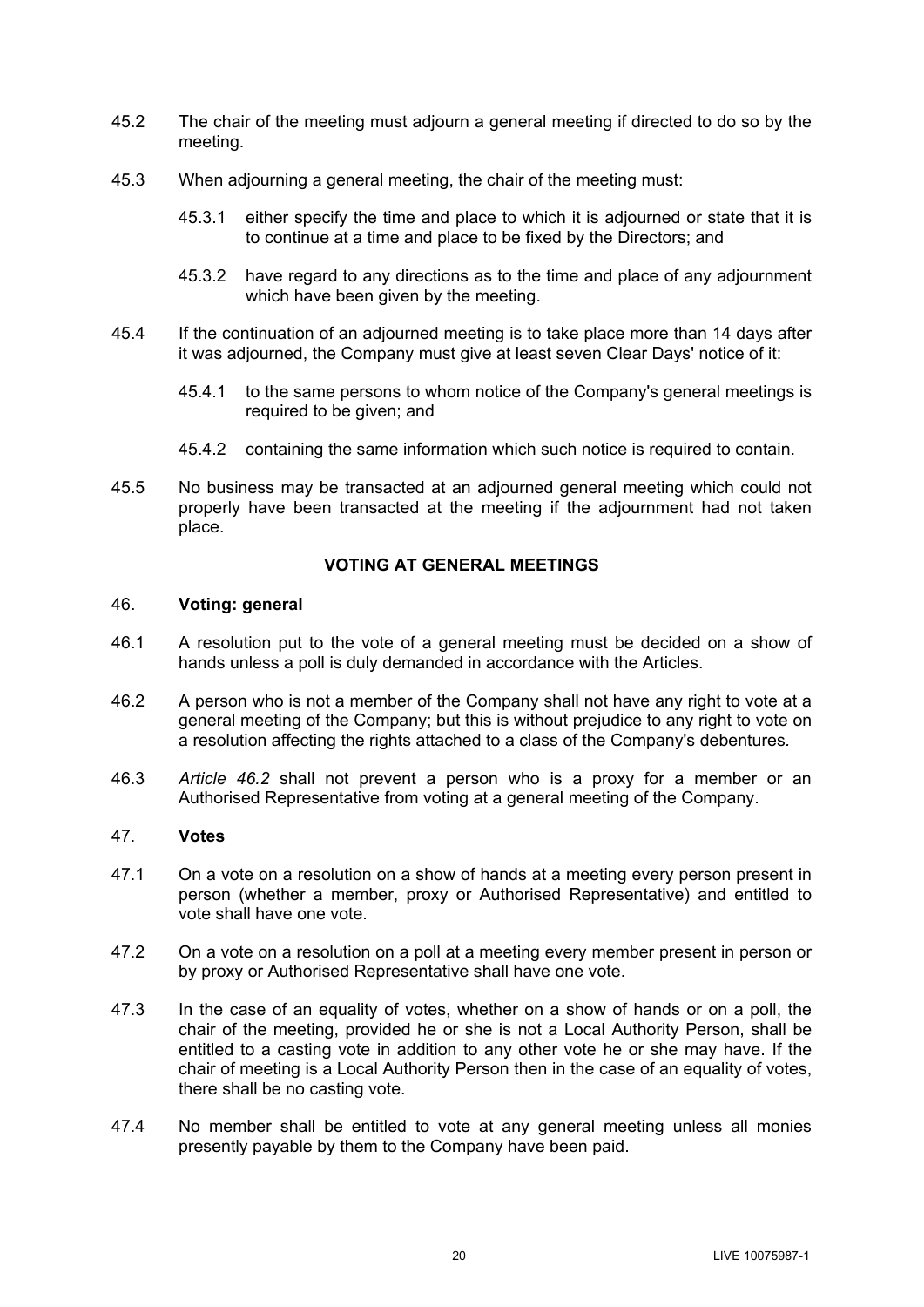47.5 If for any reason the members present at a meeting comprise Local Authority Persons with more than 20% or more of the total voting rights of all members having the right to vote at a meeting, the number of votes that may be cast in aggregate by those Local Authority Persons shall be reduced pro rata so that the votes cast represent less than 20% of the total votes cast by the members.

## 48. **Poll votes**

- 48.1 A poll on a resolution may be demanded:
	- 48.1.1 in advance of the general meeting where it is to be put to the vote; or
	- 48.1.2 at a general meeting, either before a show of hands on that resolution or immediately after the result of a show of hands on that resolution is declared.
- 48.2 A poll may be demanded by:
	- 48.2.1 the chair of the meeting;
	- 48.2.2 the Directors;
	- 48.2.3 two or more persons having the right to vote on the resolution;
	- 48.2.4 any person, who, by virtue of being appointed proxy for one or more members having the right to vote at the meeting, holds two or more votes; or
	- 48.2.5 a person or persons representing not less than one tenth of the total voting rights of all the members having the right to vote on the resolution.
- 48.3 A demand for a poll may be withdrawn if:
	- 48.3.1 the poll has not yet been taken; and
	- 48.3.2 the chair of the meeting consents to the withdrawal.
- 48.4 Polls must be taken immediately and in such manner as the chair of the meeting directs.

## 49. **Errors and disputes**

- 49.1 No objection may be raised to the qualification of any person voting at a general meeting except at the meeting or adjourned meeting at which the vote objected to is tendered, and every vote not disallowed at the meeting is valid.
- 49.2 Any such objection must be referred to the chair of the meeting whose decision is final.

## 50. **Content of proxy notices**

- <span id="page-23-0"></span>50.1 Proxies may only validly be appointed by a notice in writing (a "Proxy Notice") which:
	- 50.1.1 states the name and address of the member appointing the proxy;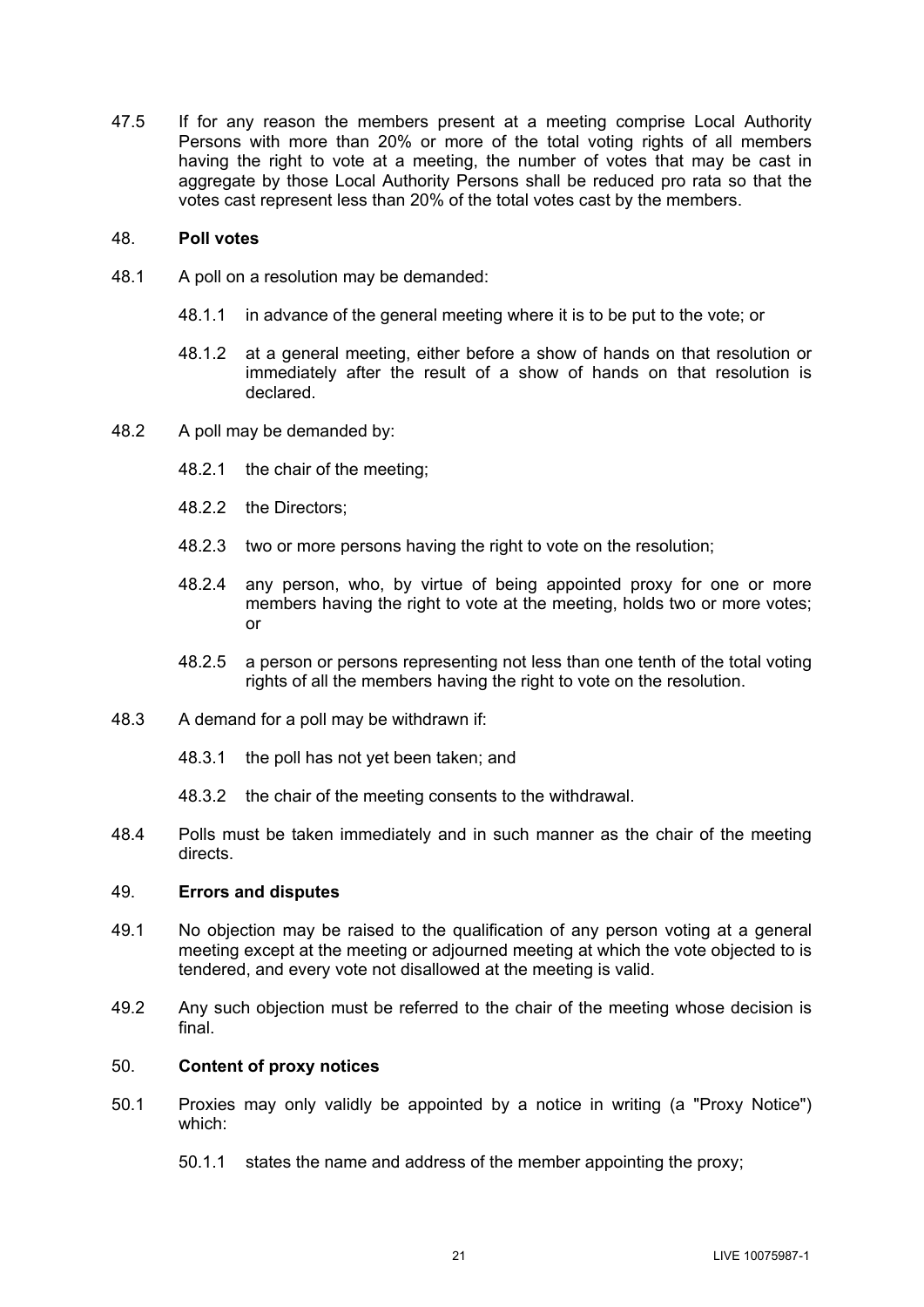- 50.1.2 identifies the person appointed to be that member's proxy and the general meeting in relation to which that person is appointed;
- 50.1.3 is signed by or on behalf of the member appointing the proxy, or is authenticated in such manner as the directors may determine; and
- 50.1.4 is delivered to the Company in accordance with the Articles and any instructions contained in the notice of the general meeting to which they relate.
- 50.2 The Company may require Proxy Notices to be delivered in a particular form, and may specify different forms for different purposes.
- 50.3 Proxy Notices may specify how the proxy appointed under them is to vote (or that the proxy is to abstain from voting) on one or more resolutions.
- 50.4 Unless a Proxy Notice indicates otherwise, it must be treated as:
	- 50.4.1 allowing the person appointed under it as a proxy discretion as to how to vote on any ancillary or procedural resolutions put to the meeting; and
	- 50.4.2 appointing that person as a proxy in relation to any adjournment of the general meeting to which it relates as well as the meeting itself.

## 51. **Delivery of proxy notices**

- 51.1 A person who is entitled to attend, speak or vote (either on a show of hands or on a poll) at a general meeting remains so entitled in respect of that meeting or any adjournment of it, even though a valid Proxy Notice has been delivered to the Company by or on behalf of that person.
- 51.2 An appointment under a Proxy Notice may be revoked by delivering to the Company a notice in Writing given by or on behalf of the person by whom or on whose behalf the Proxy Notice was given.
- 51.3 A notice revoking the appointment of a proxy only takes effect if it is delivered before the start of the meeting or adjourned meeting to which it relates.

## 52. **Amendments to resolutions**

- 52.1 An ordinary resolution to be proposed at a general meeting may be amended by ordinary resolution if:
	- 52.1.1 notice of the proposed amendment is given to the Company in Writing by a person entitled to vote at the general meeting at which it is to be proposed not less than 48 hours before the meeting is to take place (or such later time as the chair of the meeting may determine); and
	- 52.1.2 the proposed amendment does not, in the reasonable opinion of the chair of the meeting, materially alter the scope of the resolution.
- 52.2 A special resolution to be proposed at a general meeting may be amended by ordinary resolution, if:
	- 52.2.1 the chair of the meeting proposes the amendment at the general meeting at which the resolution is to be proposed; and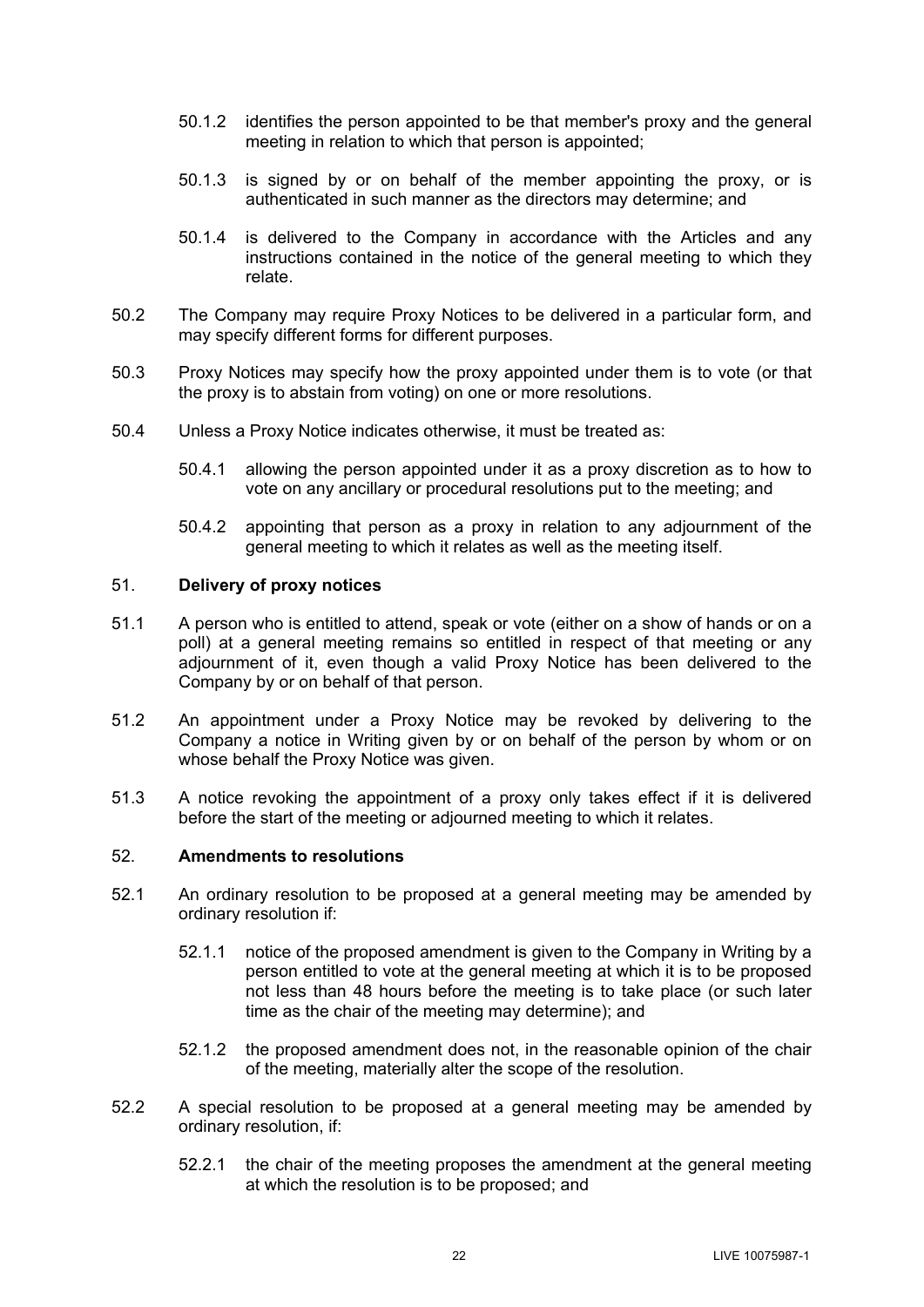- 52.2.2 the amendment does not go beyond what is necessary to correct a grammatical or other non-substantive error in the resolution.
- 52.3 If the chair of the meeting, acting in good faith, wrongly decides that an amendment to a resolution is out of order, the chair's error does not invalidate the vote on that resolution.

## **WRITTEN RESOLUTIONS**

## <span id="page-25-1"></span>53. **Written resolutions**

- 53.1 Subject to *article [53.3](#page-25-0)*, a written resolution of the Company passed in accordance with this *article [53](#page-25-1)* shall have effect as if passed by the Company in general meeting:
	- 53.1.1 a written resolution is passed as an ordinary resolution if it is passed by a simple majority of the total voting rights of eligible members.
	- 53.1.2 a written resolution is passed as a special resolution if it is passed by members representing not less than 75% of the total voting rights of eligible members. A written resolution is not a special resolution unless it states that it was proposed as a special resolution.
- 53.2 In relation to a resolution proposed as a written resolution of the Company the eligible members are the members who would have been entitled to vote on the resolution on the circulation date of the resolution.
- <span id="page-25-0"></span>53.3 A members' resolution under the Companies Acts removing a Director or an auditor before the expiration of his or her term of office may not be passed as a written resolution.
- 53.4 A copy of the written resolution must be sent to every member together with a statement informing the member how to signify their agreement to the resolution and the date by which the resolution must be passed if it is not to lapse. Communications in relation to written notices shall be sent to the Company's auditors in accordance with the Companies Acts.
- 53.5 A member signifies their agreement to a proposed written resolution when the Company receives from them an authenticated Document identifying the resolution to which it relates and indicating their agreement to the resolution:
	- 53.5.1 if the Document is sent to the Company in Hard Copy Form, it is authenticated if it bears a signature by or on behalf of the member.
	- 53.5.2 if the Document is sent to the Company by Electronic Means, it is authenticated if it bears the member's signature or if the identity of the member is confirmed in a manner agreed by the Directors or if it is from an email Address notified by the member to the Company for the purposes of receiving Documents or information by Electronic Means.
- 53.6 A written resolution is passed when the required majority of eligible members have signified their agreement to it.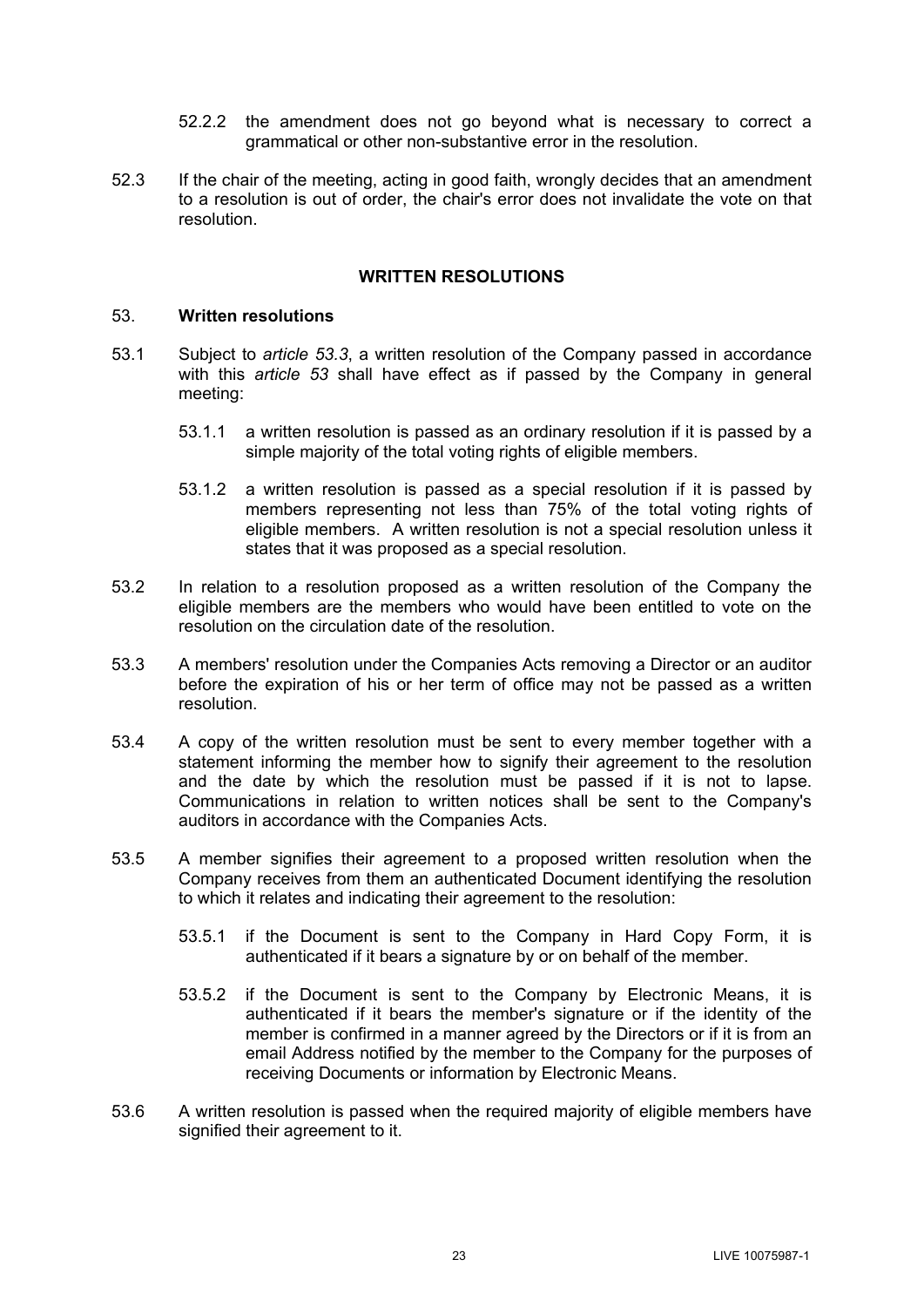53.7 A proposed written resolution lapses if it is not passed within 28 days beginning with the circulation date.

## **ADMINISTRATIVE ARRANGEMENTS AND MISCELLANEOUS**

## 54. **Means of communication to be used**

- 54.1 Subject to the Articles, anything sent or supplied by or to the Company under the Articles may be sent or supplied in any way in which the Companies Act 2006 provides for Documents or information which are authorised or required by any provision of that Act to be sent or supplied by or to the Company.
- 54.2 Subject to the Articles, any notice or Document to be sent or supplied to a Director in connection with the taking of decisions by Directors may be sent or supplied by the means by which that Director has asked to be sent or supplied with such notices or Documents for the time being.
- 54.3 A Director may agree with the Company that notices or Documents sent to that Director in a particular way are to be deemed to have been received within an agreed time of their being sent, and for the agreed time to be less than 48 hours.

#### 55. **Irregularities**

The proceedings at any meeting or on the taking of any poll or the passing of a written resolution or the making of any decision shall not be invalidated by reason of any accidental informality or irregularity (including any accidental omission to give or any non-receipt of notice) or any want of qualification in any of the persons present or voting or by reason of any business being considered which is not referred to in the notice unless a provision of the Companies Acts specifies that such informality, irregularity or want of qualification shall invalidate it.

## <span id="page-26-0"></span>56. **Minutes**

- 56.1 The Directors must cause minutes to be made in books kept for the purpose:
	- 56.1.1 of all appointments of officers made by the Directors;
	- 56.1.2 of all resolutions of the Company and of the Directors; and
	- 56.1.3 of all proceedings at meetings of the Company and of the Directors, and of committees of Directors, including the names of the Directors present at each such meeting;

and any such minute, if purported to be signed (or in the case of minutes of Directors' meetings signed or authenticated) by the chair of the meeting at which the proceedings were had, or by the chair of the next succeeding meeting, shall, as against any member or Director of the Company, be sufficient evidence of the proceedings.

56.2 The minutes must be kept for at least ten years from the date of the meeting, resolution or decision.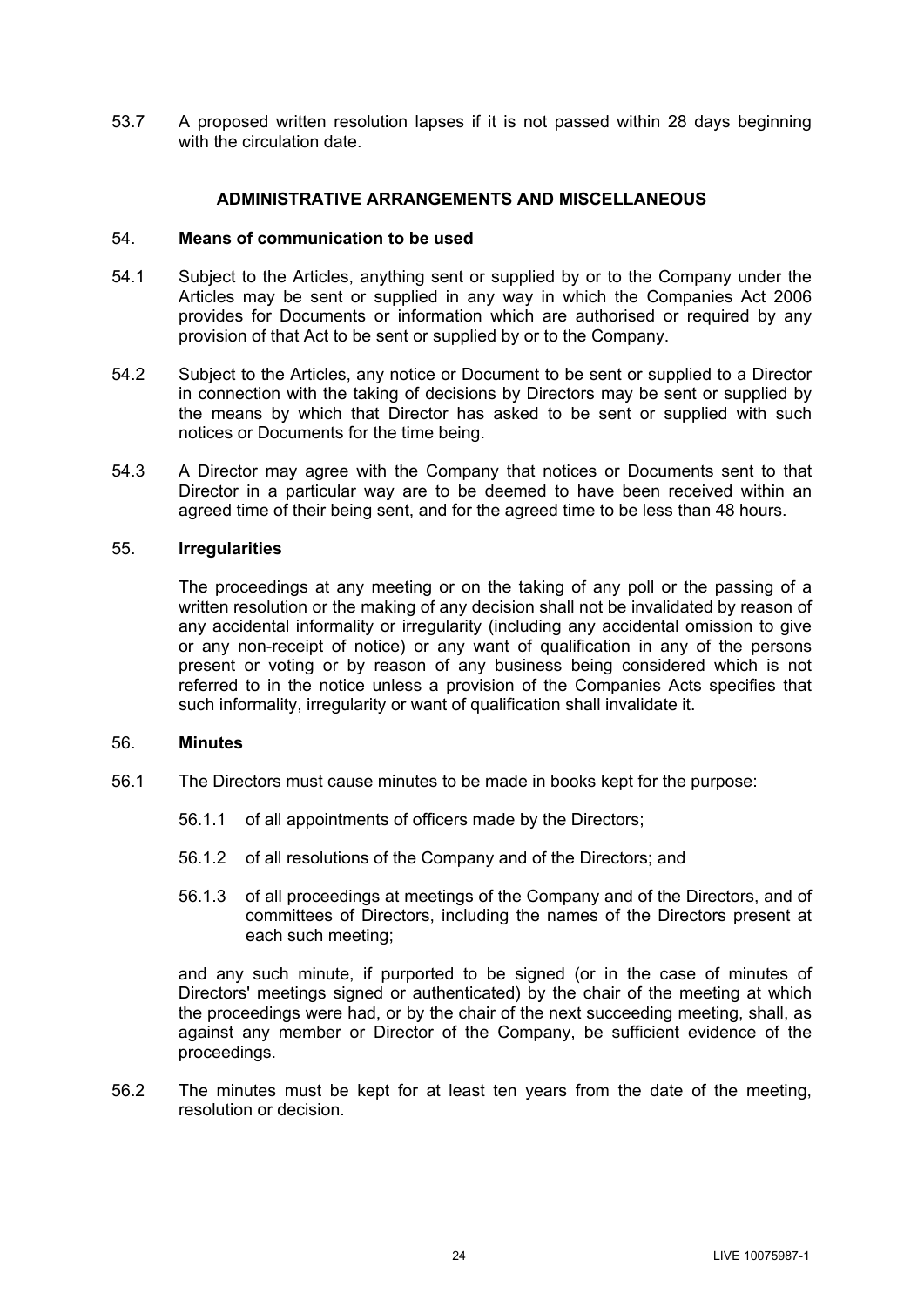## 57. **Records and accounts**

- 57.1 The Directors shall comply with the requirements of the Companies Acts as to maintaining a members' register, keeping financial records, the audit or examination of accounts and the preparation and transmission to the Registrar of Companies and the Regulator of:
	- 57.1.1 annual reports;
	- 57.1.2 annual returns; and

57.1.3 annual statements of account.

## 58. **Indemnity**

- 58.1 Subject to *article [58.2](#page-27-0)*, a relevant Director of the Company or an associated company may be indemnified out of the Company's assets against:
	- 58.1.1 any liability incurred by that Director in connection with any negligence, default, breach of duty or breach of trust in relation to the Company or an associated company;
	- 58.1.2 any liability incurred by that Director in connection with the activities of the Company or an associated company in its capacity as a trustee of an occupational pension scheme (as defined in section 235(6) of the Companies Act 2006); and
	- 58.1.3 any other liability incurred by that Director as an officer of the Company or an associated company.
- <span id="page-27-0"></span>58.2 This Article does not authorise any indemnity which would be prohibited or rendered void by any provision of the Companies Acts or by any other provision of law.
- 58.3 In this Article:
	- 58.3.1 companies are associated if one is a subsidiary of the other or both are subsidiaries of the same body corporate; and
	- 58.3.2 a "relevant Director" means any Director or former Director of the Company or an associated company.

## 59. **Insurance**

- 59.1 The Directors may decide to purchase and maintain insurance, at the expense of the Company, for the benefit of any relevant Director in respect of any relevant loss.
- 59.2 In this Article:
	- 59.2.1 a "relevant Director" means any Director or former Director of the Company or an associated company;
	- 59.2.2 a "relevant loss" means any loss or liability which has been or may be incurred by a relevant Director in connection with that Director's duties or powers in relation to the Company, any associated company or any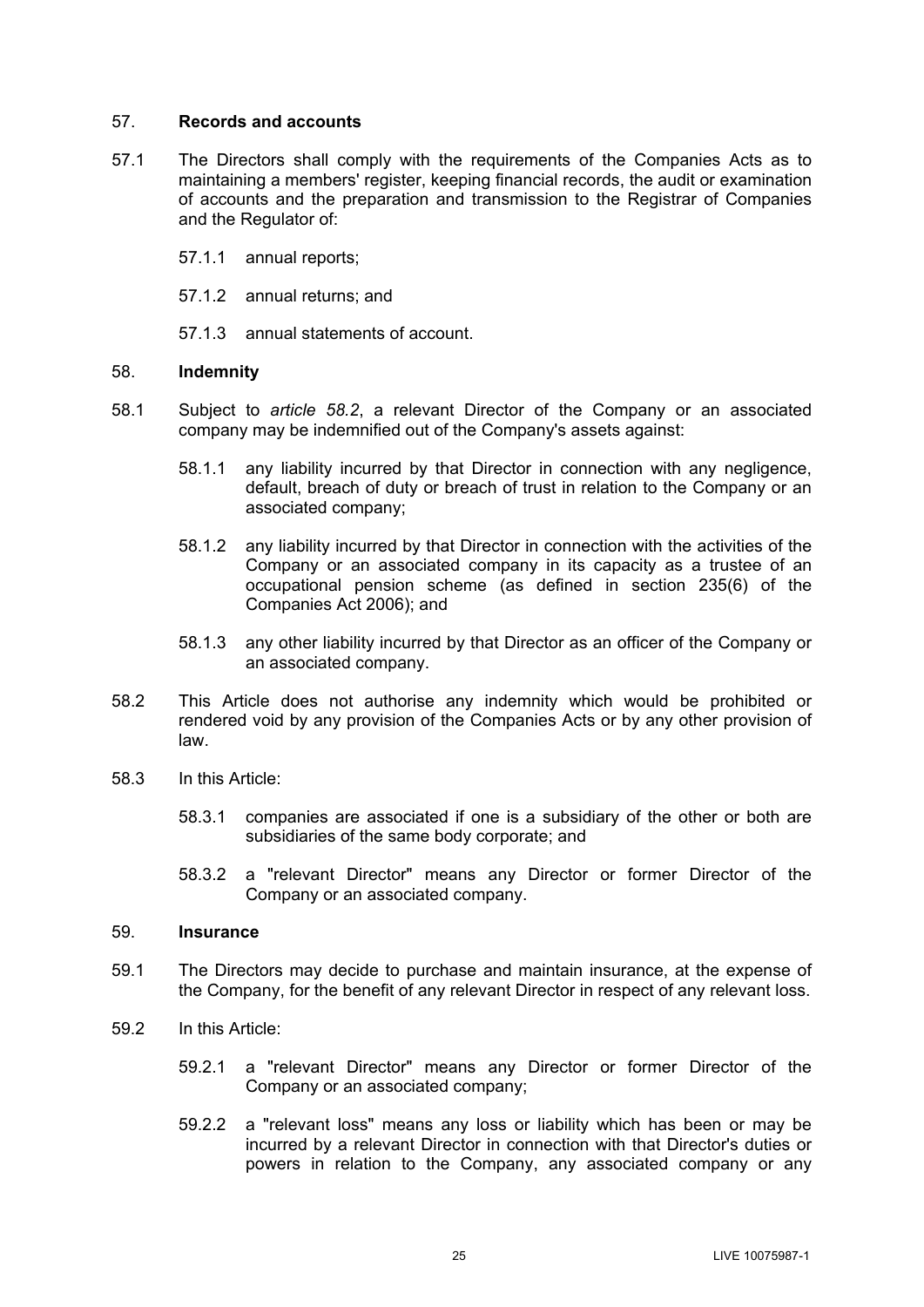pension fund or employees' share scheme of the company or associated company; and

59.2.3 companies are associated if one is a subsidiary of the other or both are subsidiaries of the same body corporate.

# 60. **Exclusion of model articles**

The relevant model articles for a company limited by guarantee are hereby expressly excluded.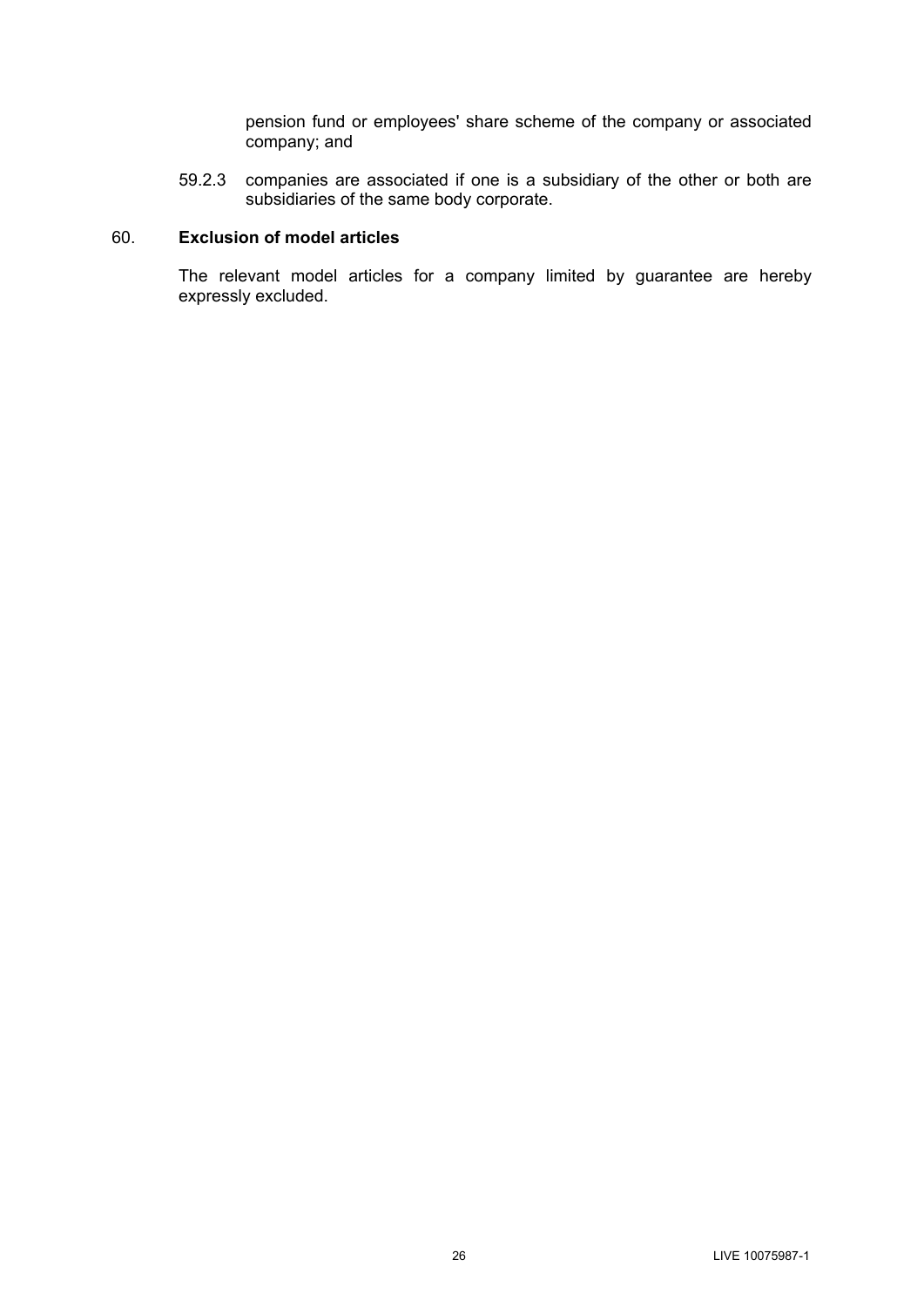# **SCHEDULE DEFINED TERMS AND INTERPRETATION**

# **INTERPRETATION**

# **Defined terms**

1. In the Articles, unless the context requires otherwise, the following terms shall have the following meanings:

| <b>Term</b>                                                                  | <b>Meaning</b>                                                                                                                                                                                                        |
|------------------------------------------------------------------------------|-----------------------------------------------------------------------------------------------------------------------------------------------------------------------------------------------------------------------|
| <b>Address</b>                                                               | includes a number or address used for the<br>purposes of sending or receiving Documents by<br>Electronic Means.                                                                                                       |
| <b>AGM</b>                                                                   | <b>Annual General Meeting.</b>                                                                                                                                                                                        |
| <b>Appointor</b>                                                             | has the meaning given in <i>article 28.1</i> ;                                                                                                                                                                        |
| <b>Articles</b>                                                              | these articles of association as amended from<br>time to time.                                                                                                                                                        |
| <b>Authorised Representative</b>                                             | means any individual nominated by a Member<br>Organisation to act as its representative at any<br>meeting of the Company in accordance with<br>article 34.                                                            |
| asset-locked body                                                            | means (i) a community interest company, a<br>charity <sup>i</sup> or a Permitted Industrial and Provident<br>Society; or (ii) a body established outside the<br>United Kingdom that is equivalent to any of<br>those. |
| <b>Bankruptcy</b>                                                            | includes individual insolvency proceedings in a<br>jurisdiction other than England and Wales or<br>Northern Ireland which have an effect similar to<br>that of bankruptcy.                                            |
| <b>BID</b><br><b>Business</b><br>Improvement<br><b>or</b><br><b>District</b> | has the meaning set out in the BID Regulations<br>and is such area in Royal Tunbridge Wells as is<br>identified from time to time as being the BID<br>area, the current area being set out in the BID<br>Proposal.    |
| <b>BID Levy</b>                                                              | means the BID levy (as defined in section 41 of<br>the Local Government Act 2003) levied and<br>collected against the BID Levy Payers within the<br>BID.                                                              |
| <b>BID Levy Payers</b>                                                       | means those non-domestic rate payers within the<br>BID who are liable to pay the BID Levy in<br>accordance with Part 4 of the Local Government<br>Act 2003 and the BID Regulations.                                   |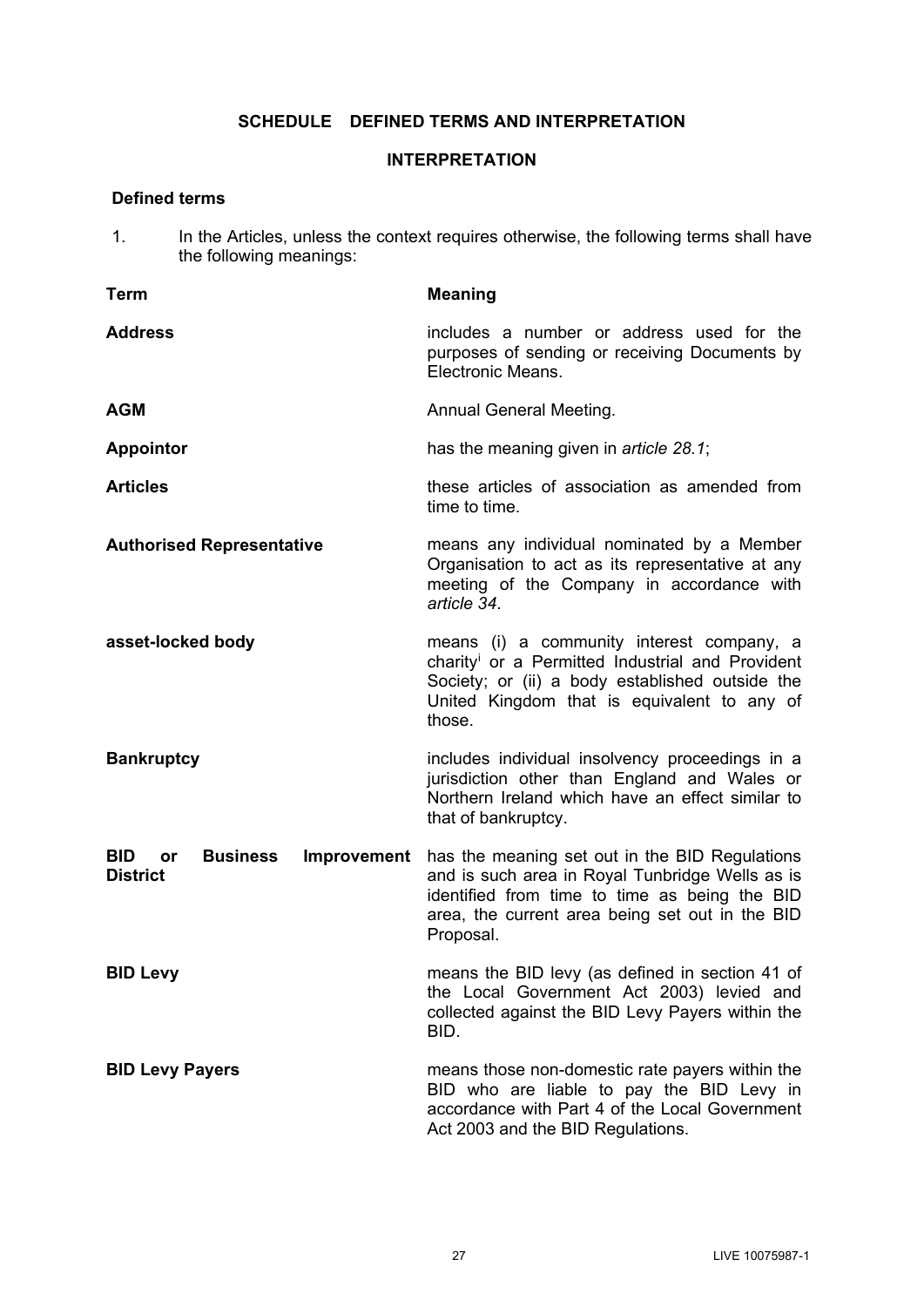| <b>BID Proposal</b>                                                   | means the proposal and business plan which set<br>out the objectives of the BID.                                                                                                                                       |
|-----------------------------------------------------------------------|------------------------------------------------------------------------------------------------------------------------------------------------------------------------------------------------------------------------|
| <b>BID Regulations</b>                                                | means the<br>Business Improvement Districts<br>(England) Regulations 2004 as amended from<br>time to time.                                                                                                             |
| <b>Board</b>                                                          | the Directors of the Company acting collectively.                                                                                                                                                                      |
| <b>Borough Council</b>                                                | means Tunbridge Wells Borough Council.                                                                                                                                                                                 |
| <b>Chair</b>                                                          | has the meaning given in article 12.                                                                                                                                                                                   |
| chairman of the meeting                                               | has the meaning given in article 43.                                                                                                                                                                                   |
| <b>Circulation Date</b>                                               | in relation to a written resolution, has the<br>meaning given to it in the Companies Acts.                                                                                                                             |
| <b>Clear Days</b>                                                     | in relation to the period of a notice, that period<br>excluding the day when the notice is given or<br>deemed to be given and the day for which it is<br>given or on which it is to take effect.                       |
| community                                                             | is to be construed in accordance with accordance<br>with Section 35(5) of the Company's (Audit)<br>Investigations and Community Enterprise) Act<br>2004.                                                               |
| <b>Companies Acts</b>                                                 | means the Companies Acts (as defined in<br>Section 2 of the Companies Act 2006), in so far<br>as they apply to the Company.                                                                                            |
| Company                                                               | Royal Tunbridge Wells Together C.I.C.                                                                                                                                                                                  |
| <b>Conflict of Interest</b>                                           | any direct or indirect interest of a Director<br>(whether personal, by virtue of a duty of loyalty to<br>another organisation or otherwise) that conflicts,<br>or might conflict with the interests of the<br>Company. |
| <b>Continuing Directors</b>                                           | shall have the meaning set out in article 26.1.                                                                                                                                                                        |
| <b>Council Director</b>                                               | has the meaning set out in <i>article</i> 25.4.                                                                                                                                                                        |
| <b>Director</b>                                                       | a director of the Company, and includes any<br>person occupying the position of director, by<br>whatever name called.                                                                                                  |
| <b>Document</b>                                                       | includes, unless otherwise<br>indicated,<br>any<br>Document sent or supplied in Electronic Form.                                                                                                                       |
| <b>Electronic</b><br><b>Electronic</b><br><b>Form</b><br>and<br>Means | have the meanings respectively given to them in<br>Section 1168 of the Companies Act 2006.                                                                                                                             |
|                                                                       |                                                                                                                                                                                                                        |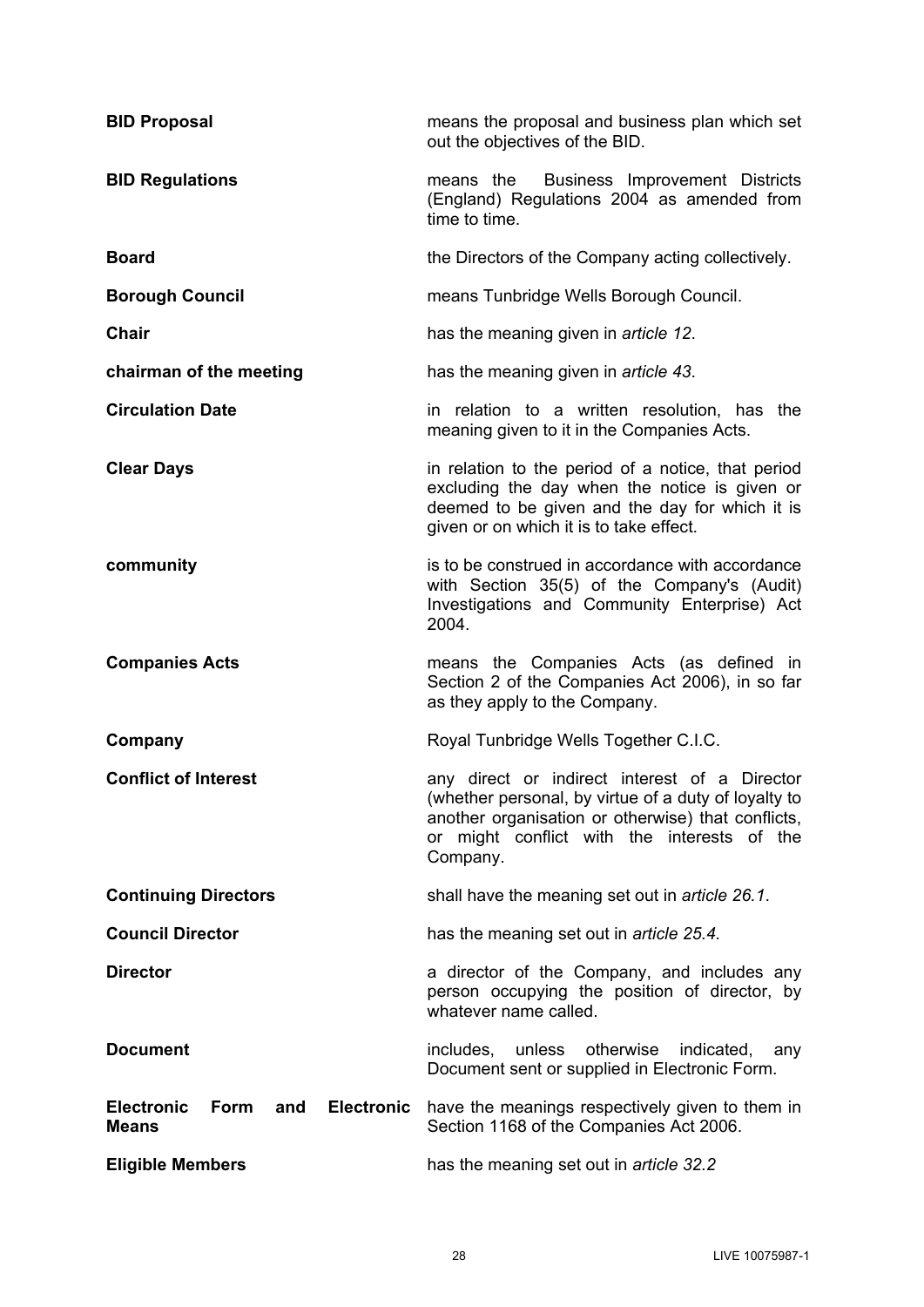| <b>Hard Copy Form</b>                                       | has the meaning given to it in the Companies Act<br>2006.                                                                                                                                                                                                                                                                                                                                                                  |
|-------------------------------------------------------------|----------------------------------------------------------------------------------------------------------------------------------------------------------------------------------------------------------------------------------------------------------------------------------------------------------------------------------------------------------------------------------------------------------------------------|
| <b>Local Authority Director</b>                             | a Director who is a Local Authority Person.                                                                                                                                                                                                                                                                                                                                                                                |
| <b>Local Authority Person</b>                               | a person who is associated with a local authority<br>for the purposes of Section 69 of the Local<br>Government and Housing Act 1989 which<br>includes a member of the local authority or a<br>person who has been a member of a local<br>authority within the preceding four years or a<br>person who is an employee of a company under<br>the control of the local authority or a director or<br>officer of that company. |
| member                                                      | a person who is a member of the Company by<br>virtue of Section 112 of the Companies Act.                                                                                                                                                                                                                                                                                                                                  |
| Memorandum                                                  | the Company's memorandum of association.                                                                                                                                                                                                                                                                                                                                                                                   |
| paid                                                        | means paid or credited as paid.                                                                                                                                                                                                                                                                                                                                                                                            |
| participate                                                 | in relation to a Directors' meeting, has the<br>meaning given in article 17.                                                                                                                                                                                                                                                                                                                                               |
| <b>Permitted Industrial and Provident</b><br><b>Society</b> | an industrial and provident society which has a<br>restriction on the use of its assets in accordance<br>with Regulation 4 of the Community Benefit<br>Societies (Restriction on Use of Assets)<br>Regulations 2006 or Regulation 4 of the<br>Community Benefit Societies (Restriction on Use<br>of Assets) Regulations (Northern Ireland) 2006.                                                                           |
| <b>Proxy Notice</b>                                         | has the meaning given in <i>article 50.1</i> .                                                                                                                                                                                                                                                                                                                                                                             |
| <b>Regulated Company</b>                                    | a company deemed to be a regulated company<br>for the purposes of the Local Government and<br>Housing Act 1989 and Local Authorities<br>(Companies) Order 1995 and any subsequent<br>amendments thereto.                                                                                                                                                                                                                   |
| the Regulator                                               | means the Regulator of Community Interest<br>Companies.                                                                                                                                                                                                                                                                                                                                                                    |
| <b>Secretary</b>                                            | the secretary of the Company (if any).                                                                                                                                                                                                                                                                                                                                                                                     |
| specified                                                   | means specified in the memorandum and articles<br>of association of the Company for the purposes<br>of this paragraph.                                                                                                                                                                                                                                                                                                     |
| subsidiary                                                  | has the meaning given in section 1159 of the<br>Companies Act 2006.                                                                                                                                                                                                                                                                                                                                                        |
| transfer                                                    | includes every description of disposition,<br>payment, release or distribution, and the creation                                                                                                                                                                                                                                                                                                                           |